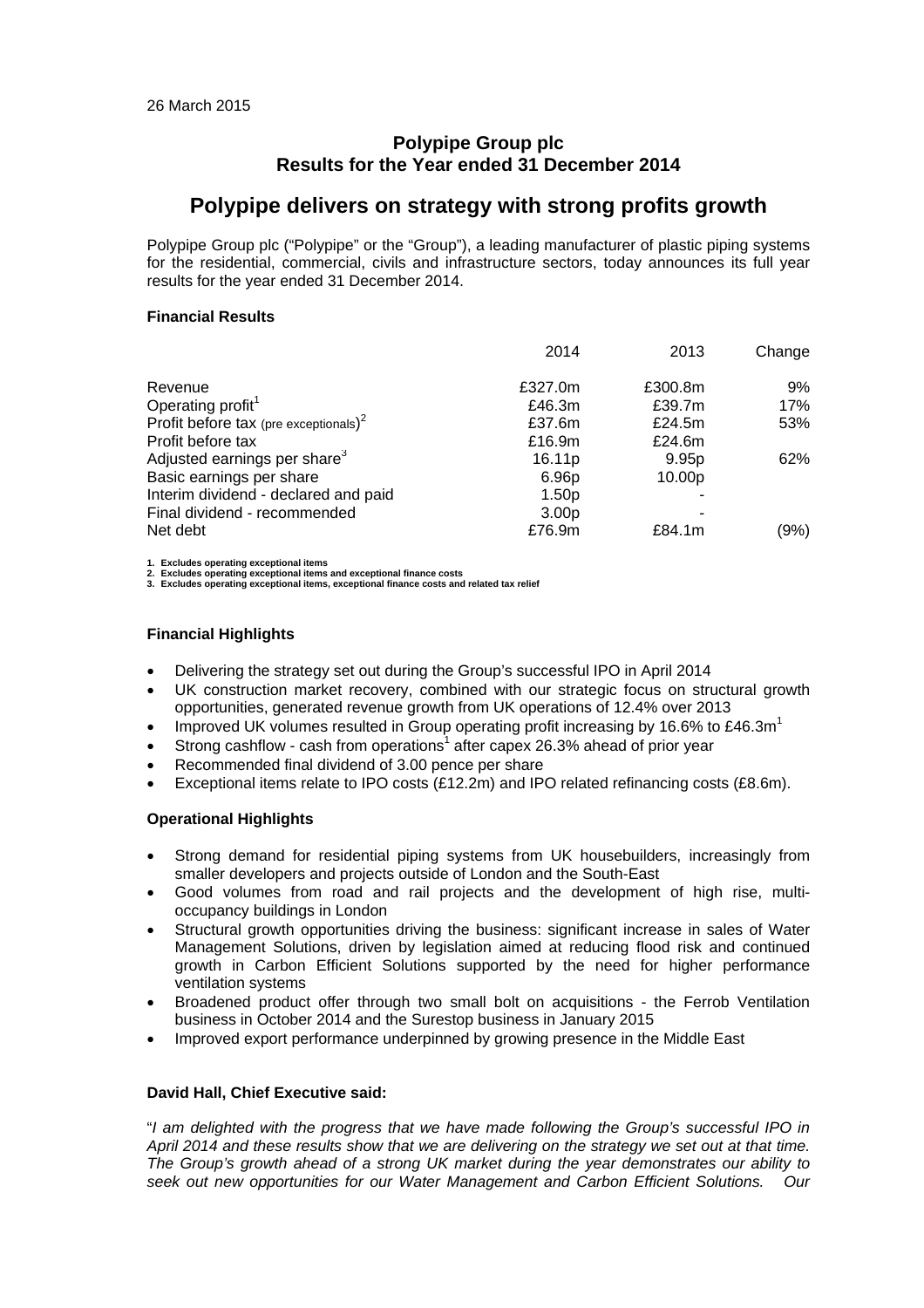*growth initiatives, combined with this positive market backdrop in our main UK market, mean we entered 2015 with optimism and at this early stage of the year, we are confident that the Group will deliver results for the year in line with market expectations*".

The Company also announces that following the Chairman's decision to step down from the Board after the 2015 Annual General Meeting, as had previously been disclosed in the Company's Prospectus, the Board has formally appointed Ron Marsh, the Senior Independent Director to succeed Alan Thomson as the Chairman of the Company. A separate RIS announcement has been released to the market at the same time as the release of the Company's full year results.

#### **For further information please contact:**

| <b>Polypipe</b><br>David Hall, Chief Executive Officer<br>Peter Shepherd, Chief Financial Officer | +44 (0) 1709 770 000 |
|---------------------------------------------------------------------------------------------------|----------------------|
| <b>Brunswick</b><br>Mike Smith<br>Simon Maine                                                     | +44 (0) 20 7404 5959 |

A copy of this report will be available on our website http://ir.polypipe.com/ today from 7.00am.

An analyst presentation will be held today, Thursday  $26<sup>th</sup>$  March at 08:30 (GMT). To dial in the call details are:

Tel: +44 (0) 1452 555566 Code: 89739353

#### *Notes to Editors:*

Polypipe is the largest manufacturer in the United Kingdom, and among the ten largest manufacturers in Europe, of plastic piping systems for the residential, commercial, civils and infrastructure sectors by revenue. The Group operates from sixteen facilities in total, and with over 20,000 product lines, manufactures the United Kingdom's widest range of plastic piping systems within its target markets. The Group primarily targets the UK, French and Irish building and construction markets with a presence in Italy and the Middle East and sales to specific niches in the rest of the world.

## **Group Results**

The Group's revenue for the year ended 31 December 2014 was £327.0m (2013: £300.8m) an improvement of 8.7%. The year started strongly, albeit against relatively weak comparables, and this positive momentum continued throughout the year. This growth has been driven by our strategic focus on structural growth opportunities and the continuing recovery in the UK construction market.

Operating profit before operating exceptional items for the year of £46.3m was up 16.6% on last year with the drop through from the revenue growth at 25.2%.

Net finance charges for the year of £8.7m were £6.5m lower than the prior year as a result of the refinancing of the £150m Senior Secured Notes in April 2014.

Exceptional charges of £12.2m were incurred in the year in relation to the IPO listing costs. A further £8.6m of exceptional finance costs were incurred in the year in relation to refinancing the Senior Secured Notes. As a result the reported profit before tax was £16.9m (2013: £24.6m). Basic earnings per share were 6.96 pence (2013: 10.00p).

# **Chief Executive's Review**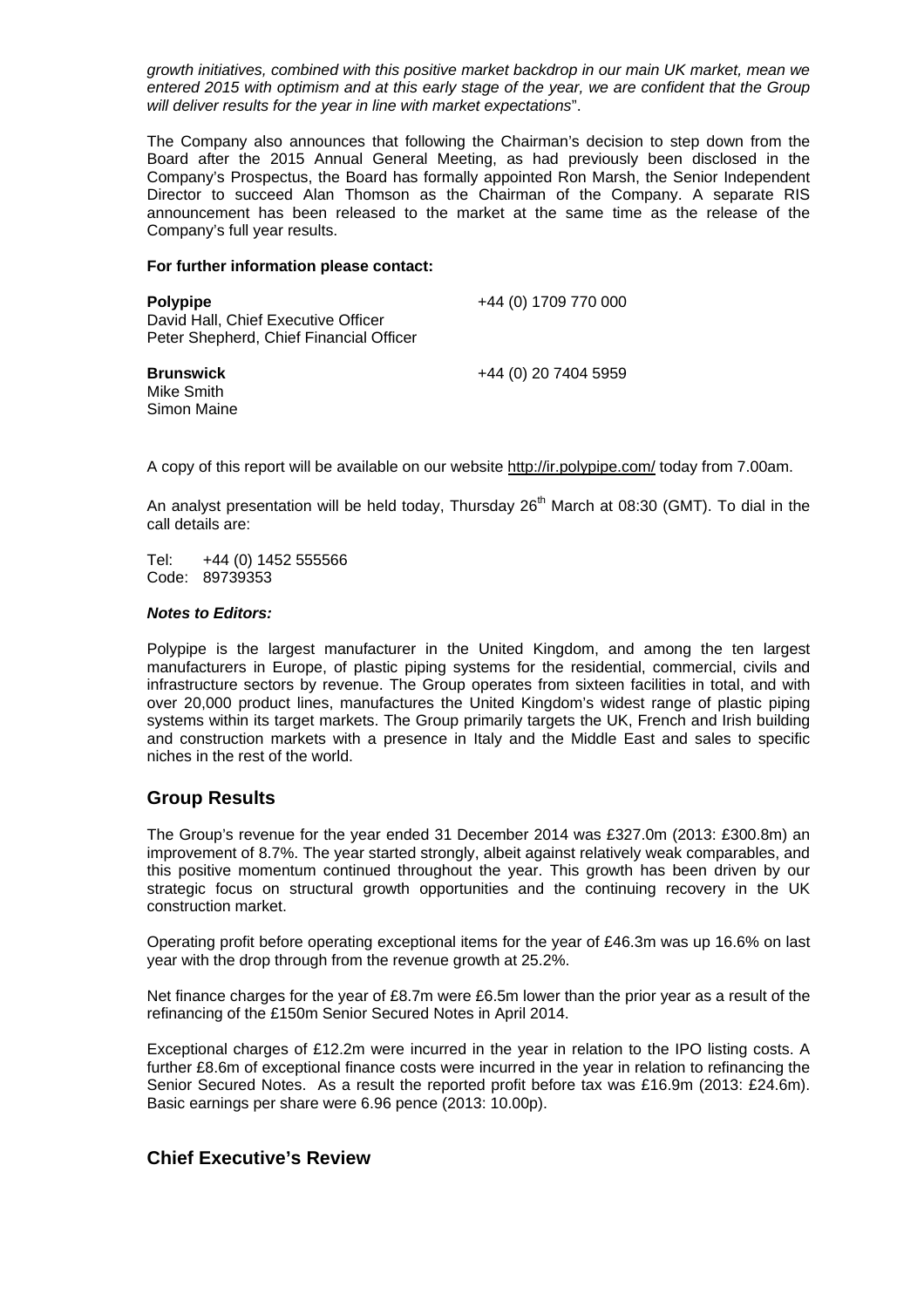The Group's focus has been to ensure that we remain well placed to benefit from the recovering UK construction market and to deliver on our ambition to grow ahead of the market through our initiatives in the areas of materials substitution, carbon efficiency, water management and export, especially to the Middle East.

The strength of the recovery in the early part of the year was greater than forecasts predicted. We met the growing demand whilst maintaining our focus on customer service levels and it is a credit to our employees that we successfully flexed our operations to deliver increased volumes without compromising our customer service standards. Our customers did not suffer product shortages or extended lead times that impacted some other suppliers of construction products during the year. Our customers rely on our ability to deliver the vast majority of our orders in a very short lead time, and manufacturing and carrying the right level of inventory across such a large product range is a key capability of the Group.

The Group is committed to providing our customers the broadest product range in the plastic piping systems sector and we have continued to introduce new products to supplement our ranges. We have also broadened our product offer through the acquisition of the Ferrob ventilation business in October 2014 and the Surestop business in January 2015. Ferrob manufacture domestic extract and positive input ventilation systems for Local Authorities and Housing Associations throughout the UK. Surestop manufactures and supplies a unique, patented range of devices, operated by water pressure, designed to conveniently switch off the mains water supply in properties when leaving a property vacant for a period of time or in the event of a leak, avoiding the risk of water damage.

We have seen steady progress across most of our product groups that are specifically targeted at substituting legacy materials. Our plastic plumbing systems and sewer systems have delivered a good level of growth against the same period last year, helped by the housebuilders who tend to favour more modern materials as a result of their ease and speed of installation. Our pre-fabricated drainage and chamber systems have also performed well, making good progress in converting contractors from using legacy materials, as the availability of labour has encouraged them to pay greater attention to speed of installation and quality of factory build rather than work on site.

Our Carbon Efficient Solutions have performed well in the residential sector as new build starts have commenced on more recently consented land requiring them to adhere to more recent legislation. Although still a very low proportion of the overall heating market, we have seen a small but progressive uptake of underfloor heating in new residential developments, in particular multi occupancy, high rise developments in London. Our ventilation business has performed strongly during the year, with our new range of thermal and radial duct being adopted in both new build and some major refurbishment programmes.

2014 saw a significant increase in demand for our comprehensive range of engineered Water Management Solutions which can be individually tailored to meet site specific needs. We invested in further capacity in this area during 2013 and staffed up during 2014 as sales increased. When developers and construction companies begin activity on new sites, they are required to find ways to meet more recent and stringent legislation requiring the storage and attenuation of water. The flooding at the beginning of the year served to emphasise the continued need for flood alleviation schemes with further UK Government budget being allocated to this area.

Our investment in export sales resource has delivered sales growth during the year with increasing confidence in the Middle East in particular benefitting our activities. The upturn in project activity in the region encouraged our distributors to re-stock in the first half of the year which was an important step for us in being able to fulfill specifications gained. We are in the process of opening a new training centre in Dubai to act as a showcase for our system solutions and to train contractors on how to more effectively engineer their drainage requirements. The recent decline in oil prices does not appear to have impacted project funding, and commitments to development for the World Expo in Dubai in 2020 and the 2022 Football World Cup in Qatar provide a helpful stimulus to construction in the region. Our success with specialist drainage products for mining infrastructure projects in Africa during the earlier part of the year became more challenging as the impact of the Ebola crisis and the sharp falls in the price of raw materials led to a significant reduction in investment in both the region and the sector as a whole.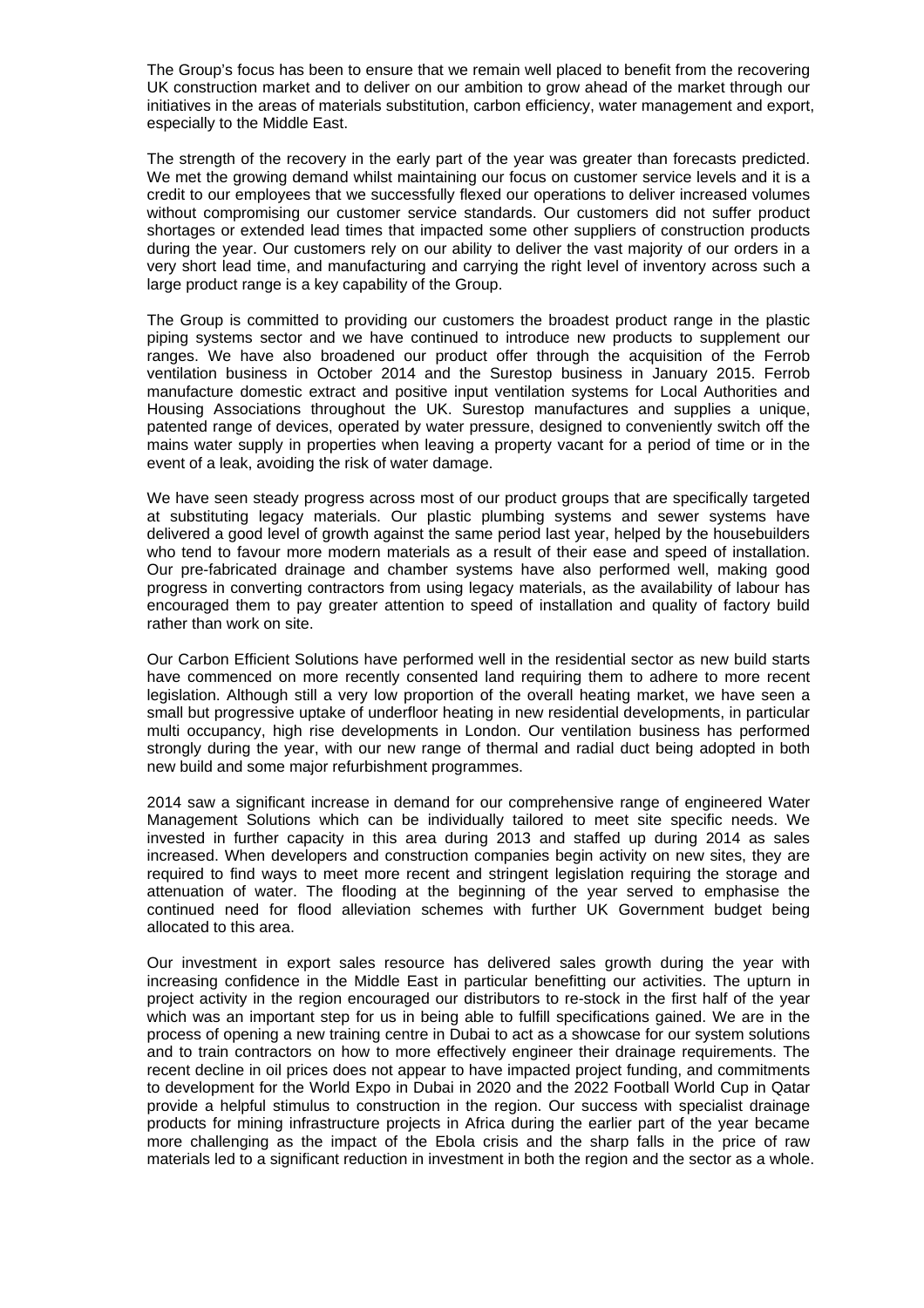| Revenue                                                | 2014          | 2013        | Change      |
|--------------------------------------------------------|---------------|-------------|-------------|
|                                                        | £m            | £m          | %           |
|                                                        |               |             |             |
| <b>Residential Piping Systems</b>                      | 173.3         | 158.7       | 9.2         |
| Commercial & Infrastructure Piping                     |               |             |             |
| Systems - UK                                           | <u> 111.1</u> | 94.3        | <u>17.8</u> |
| <b>UK Operations</b>                                   | 284.4         | 253.0       | 12.4        |
| Commercial & Infrastructure Piping<br>Systems - Europe | 53.9          | 58.3        | (7.5)       |
| Inter Segment Sales                                    | (11.3)        | (10.5)      |             |
|                                                        |               |             |             |
| Group revenue                                          | 327.0         | 300.8       | 8.7         |
|                                                        |               |             |             |
| <b>Operating profit</b>                                | 2014          | 2013        | Change      |
|                                                        | £m            | £m          | %           |
|                                                        |               |             |             |
| <b>Residential Piping Systems</b>                      | 28.4          | 26.0        | 9.2         |
| Commercial & Infrastructure Piping                     |               |             |             |
|                                                        |               |             |             |
| Systems - UK                                           | <u>17.0</u>   | <u>12.4</u> | <u>37.1</u> |
| <b>UK Operations</b>                                   | 45.4          | 38.4        | 18.2        |
| Commercial & Infrastructure Piping                     |               |             |             |
| Systems - Europe                                       | 0.9           | 1.3         | (30.8)      |
|                                                        |               |             |             |

The following tables set out Group revenue and operating profit\* by operating segment:

\*before operating exceptional items

#### *Residential Piping Systems*

Sales to the Residential Sector were £173.3m, all of which were in the UK and Ireland, and represented 51% of Group revenues in 2014, a growth of 9.2% year on year. Following a strong first half, sales in the second half were at a similar level, reflecting a consistent level of demand across the year, although there appeared to be a more pronounced summer holiday effect during August 2014 and a sense that activity with the national developers, having reached their targets earlier in the year, slowed slightly during the last quarter in preparation for 2015.

Activity in the private residential new build sector (18% market output growth in 2014) has been driven largely by the national housebuilders, although it has been encouraging to see some smaller developers start to build, albeit primarily those who have existing consented land. It has also been encouraging to see a reduced concentration of projects in London and the South East as build in a number of the regions has picked up. New build represented approximately 39% of our residential revenues in the year (20% of Group), with the more stable repair, maintenance and improvement (RM&I) sector representing approximately 59% (30% of Group). Historically, home owners have spent the most on improvements either just before selling, or in the eighteen months after acquiring, second hand homes; as such housing transactions are an important demand driver for us. In addition, a healthy level of re-mortgage activity is fundamental to homeowners improving and extending their homes. After an improving trend in the first part of the year, both of these measures flattened out and remain well below their long term averages. As a result, we believe the level of private RM&I has seen a more gradual improvement in the professional contractor market and that homeowners are still exercising a high level of caution in spending their savings improving their homes. Improvement activity in the public residential sector has shown some improvement, however due to continued budget constraints much of the activity remains focused around essential repairs.

Residential Piping Systems delivered an operating profit of £28.4m (2013: £26.0m) representing a margin of 16.4% (2013: 16.4%). Sales pricing remained broadly consistent with prior year with the operational gearing benefits from the volume growth being offset principally by higher developer rebates as the market continued to pull in the new build sector where rebates are higher than in the RM&I sector. Factory efficiency and margins benefited during 2013 from improved output as a result of building inventories in preparation for the volume upturn, which also has some affect on the year-on-year comparables.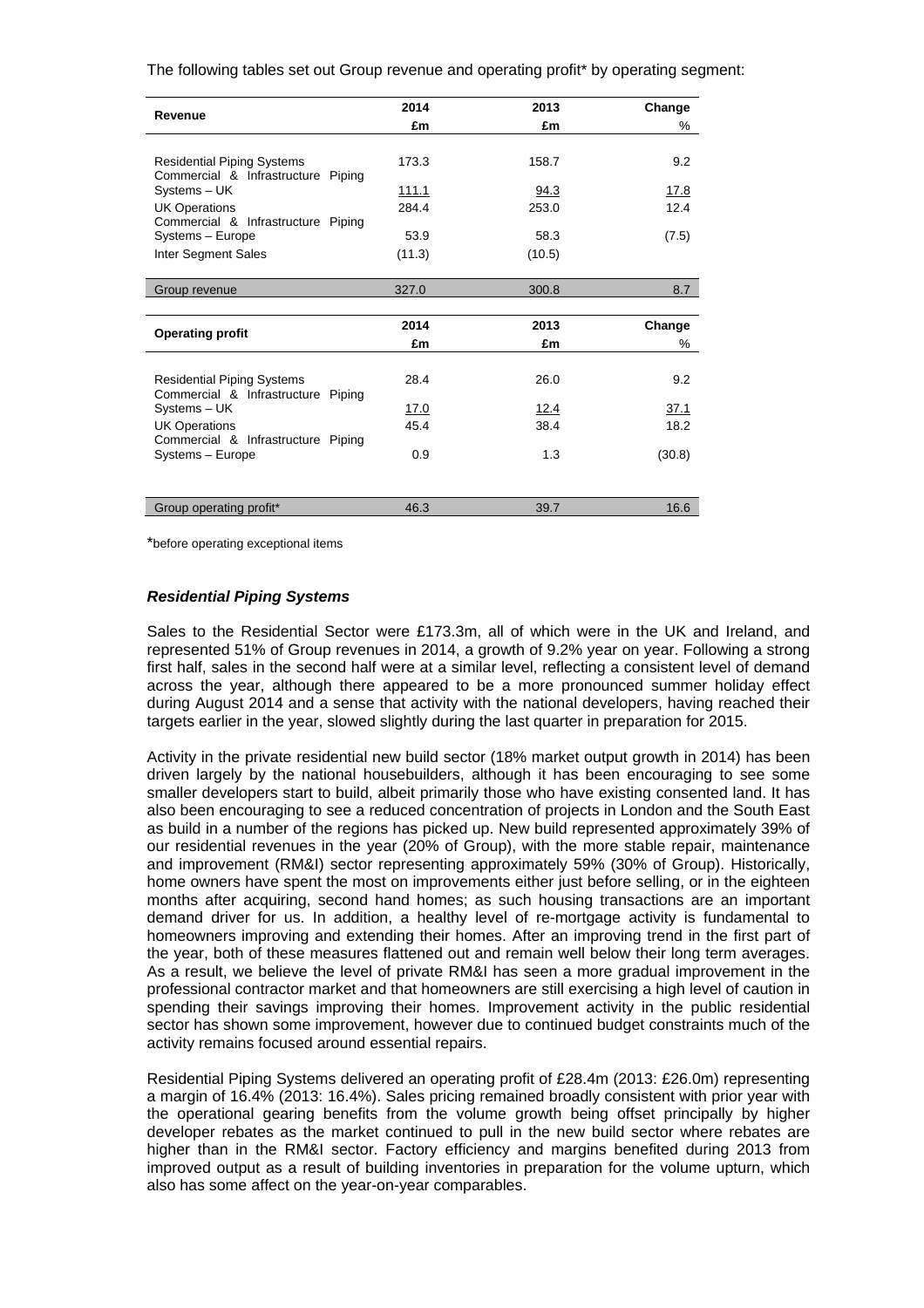### *Commercial and Infrastructure Piping Systems - UK*

Sales from our UK Commercial and Infrastructure businesses, which represented approximately 33% of Group revenues, were £111.1m in 2014, a growth of 17.8% on 2013. Second half growth remained strong and sales into the UK market were approximately 2.5% higher than the first half, whilst exports from this division were weighted towards the first half of the financial year, mainly as a result of the seasonal holiday period in the Middle East falling in the second half.

We experienced good demand from road and rail projects and the development of high rise, multi-occupancy buildings continued in London with signs of slowly increasing activity in some other major cities. The level of quotation activity has been encouraging throughout the year albeit this is not an absolute indicator of future orders. The return from our recent significant investment in the polymer re-processing plant improved as the year progressed as we improved the quality of our input as well as our developing capability to process higher volumes for our Civils business in this division.

Exports, experienced strong growth over the same period last year reaching £15.1m (2013: £11.5m), primarily for products which are manufactured in this division. We have continued to expand our presence in the Middle East and alongside our traditional drainage ranges we have secured some small water management projects. We continue to seek opportunities to expand our activities in this product area as heavy, periodic rainfall earlier this year, highlighted deficiencies in storm water drainage in a number of urbanised areas in the region.

The operational gearing effect of volume growth, particularly in our higher margin Water Management products which also improved the pricing mix throughout the year, when combined with our continuing focus on material cost control drove a 37% improvement in operating profit to £17.0m (2013: £12.4m) representing, a margin of 15.3% (2013: 13.1%).

### *Commercial and Infrastructure Piping Systems - Europe*

Revenues in the Commercial and Infrastructure Sector in Continental Europe (predominantly in France) which represented approximately 16% of Group revenues in 2014, at £53.9m were 2.1% behind in local currency terms but down 7.5% as reported, due to the adverse currency translation impact. The more pronounced impact of holiday periods in Europe generally means that the first half is stronger than the second half and during 2014 the slow down in activity in the French market combined with some destocking by distributors towards the end of the year has accentuated this seasonal effect. At constant exchange rates revenue at the end of the first half was slightly ahead of prior year by 1.3% but was 6.0% behind during the second half of 2014 compared to 2013 leaving the year down 2.1%. We were able to manage our cost base to flex down our costs to reflect the lower revenues with operating profit falling from £1.3m in 2013 to £0.9m in 2014.

From a very low base, our sales of water management systems, where we can derive more value from the technical specification nature of these projects, have made satisfactory progress, although we continue to experience delays in the product approval process for our full suite of products.

#### **Outlook**

The recovery in construction markets in the UK that started towards the end of 2013 took hold in 2014 and forecasts almost universally expect the outlook to remain positive in the medium term. Whilst it is difficult to predict whether there may be some short term impact of the impending General Election in the UK, it appears that whatever the final outcome, all parties are supportive of policies to stimulate the construction of more houses and of improving the national infrastructure.

The economy in Europe and France in particular is more fragile and there is little evidence to suggest a significant improvement is likely in the near term. However, this represents only a relatively minor component of our overall business and as we do not envisage significant deterioration, believing that our slow and steady improvements to our French business will benefit in the medium term as the economy recovers.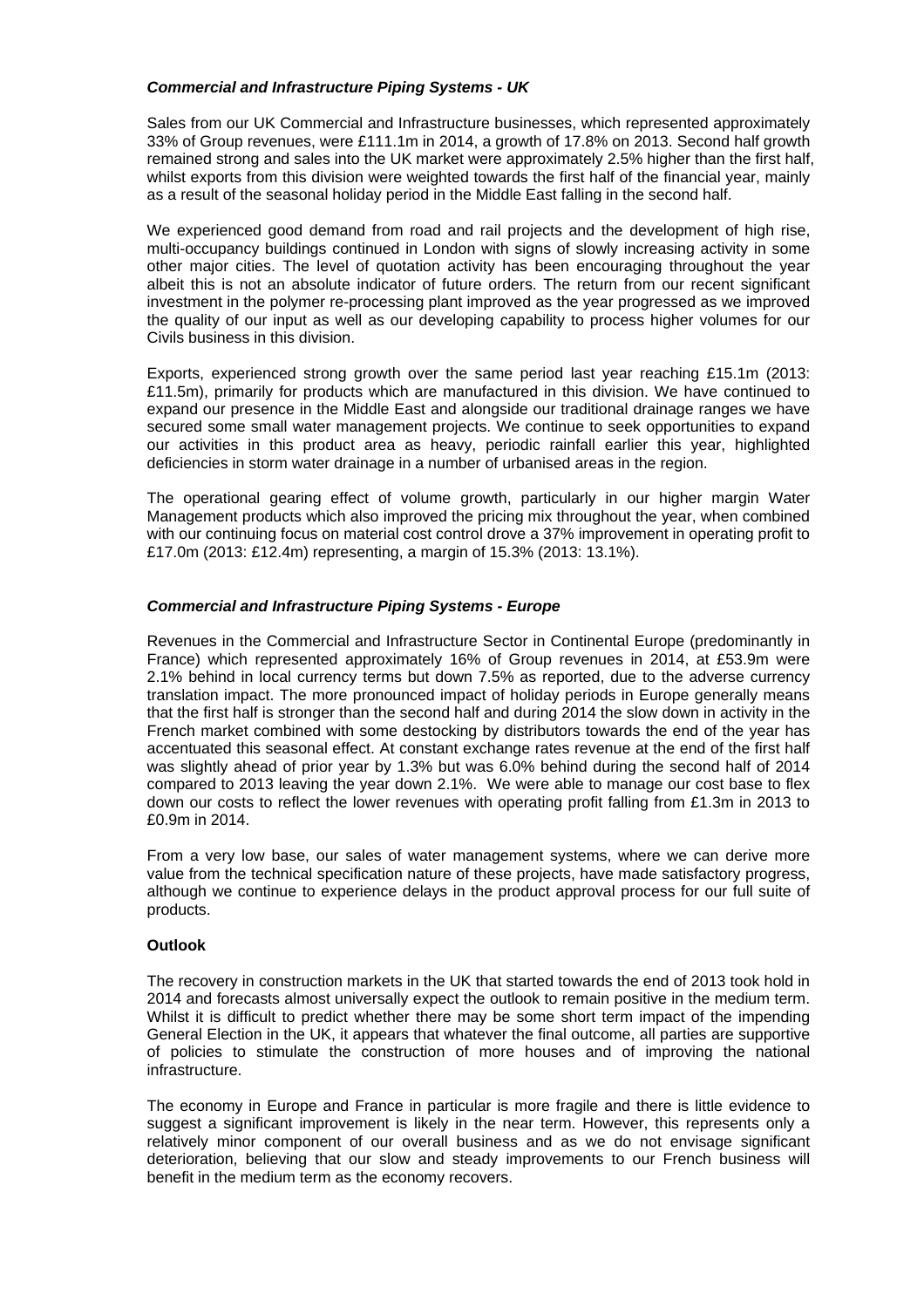We will continue to explore opportunities to grow our exports and although we may see some reduction in overall activity in our primary export markets driven by the sharp falls in oil prices, we have such a small market share that we believe we can continue to grow as we establish our reputation.

Our growth initiatives, combined with this positive market backdrop in our main UK market, mean we entered 2015 with optimism and at this early stage of the year we are confident that the Group will deliver results for the year in line with market expectations.

# **Financial Review**

## *First half / second half results*

|                                              | <b>First Half</b> | <b>Second Half</b> | <b>Full Year</b> |
|----------------------------------------------|-------------------|--------------------|------------------|
|                                              | £m                | £m                 | £m               |
|                                              |                   |                    |                  |
| 2014                                         |                   |                    |                  |
| Revenue                                      | 168.2             | 158.8              | 327.0            |
| Operating profit <sup>1</sup>                | 22.7              | 23.6               | 46.3             |
| Operating profit <sup>1</sup> margin         | 13.5%             | 14.9%              | 14.2%            |
|                                              |                   |                    |                  |
| 2013                                         |                   |                    |                  |
| Revenue                                      | 151.8             | 149.0              | 300.8            |
| Operating profit <sup>1</sup>                | 17.6              | 22.1               | 39.7             |
| Operating profit <sup>1</sup> margin         | 11.6%             | 14.8%              | 13.2%            |
|                                              |                   |                    |                  |
| Revenue growth:                              |                   |                    |                  |
| - Group                                      | 10.8%             | 6.6%               | 8.7%             |
| - UK                                         | 14.2%             | 10.7%              | 12.4%            |
| - Mainland Europe as reported                | $(2.9\%)$         | $(13.1\%)$         | $(7.5\%)$        |
| - Mainland Europe at constant exchange rates | 1.3%              | $(6.0\%)$          | $(2.1\%)$        |

<sup>1</sup>Before operating exceptional items

Revenue grew by 8.7% during 2014 (10.8% first half; 6.6% second half) and UK revenue growth for the full year of 12.4% was well ahead of the Construction Products Association's (CPA's) estimate of the growth in total UK construction output during 2014 of 5.3%. As expected revenue growth in the second half was lower due to stronger comparables, particularly in the UK where the market recovery took hold in the second half of 2013. In addition our operations in France experienced deteriorating market conditions and some merchant destocking in the second half with revenue down 6.0% at constant currency.

The revenue to operating profit<sup>1</sup> drop through (year-on-year incremental revenue to incremental operating profit<sup>1</sup>) for 2014 was 25.2% (31.1% first half; 15.3% second half). The operating profit<sup>1</sup> drop through rate declined in the second half of 2014 due to additional "plc costs" and also the operating profit<sup>1</sup> margin in the second half of 2013 reflected some benefit from improved manufacturing output as a result of the need to increase inventory levels towards the end of 2013 to meet the upturn in demand.

#### *Cashflow and net debt*

Cash generated from operations during the year, excluding the impact of the exceptional operating items, and the cash conversion rate defined as the ratio of operating cashflow less capital expenditure to operating profit (also excluding the impact of exceptional operating items) were:

|                               | 2014<br>£m | 2013<br>£m |
|-------------------------------|------------|------------|
| Operating profit <sup>1</sup> | 46.3       | 39.7       |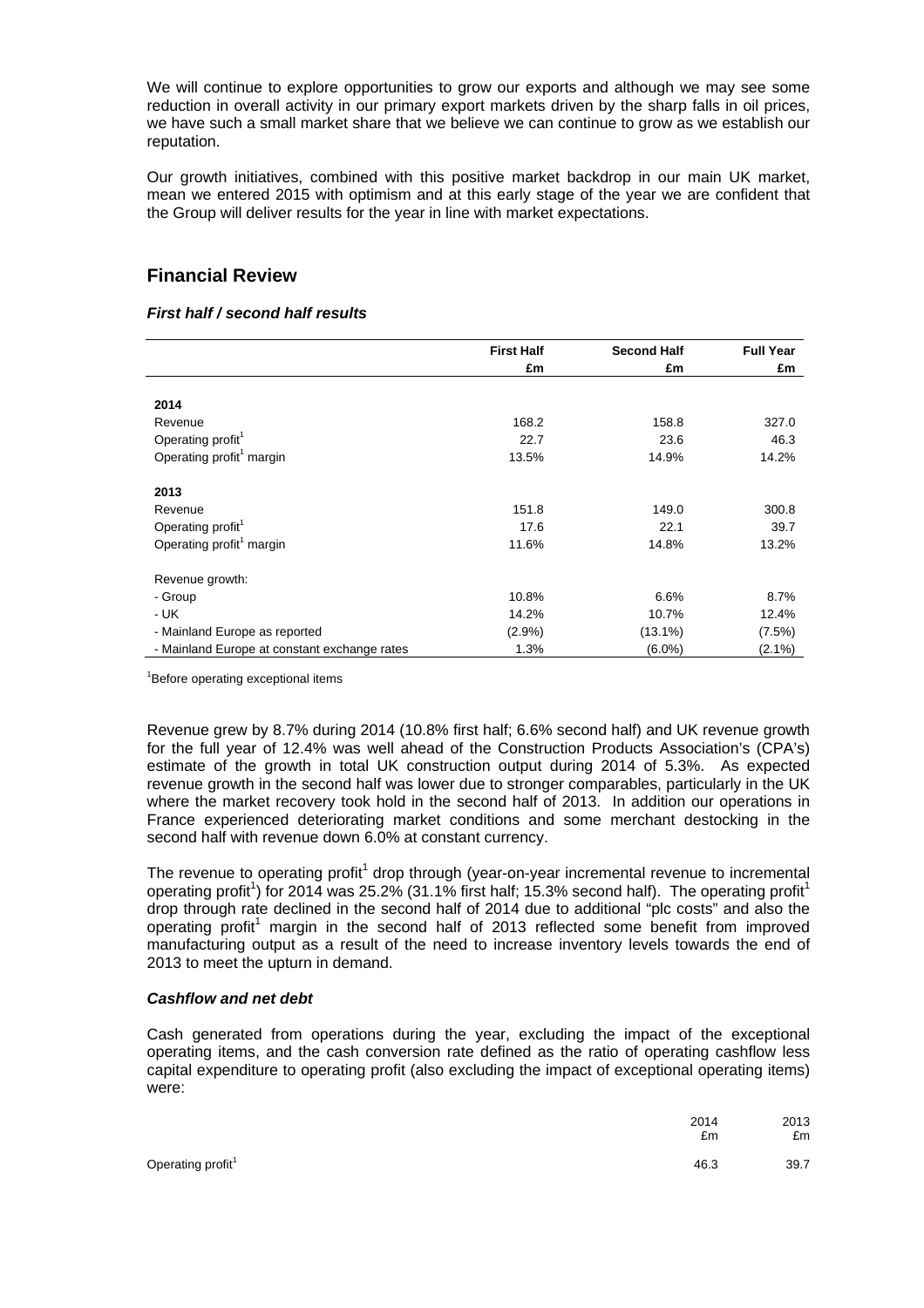| Depreciation                                                                                   | 14.5                  | 13.9                  |
|------------------------------------------------------------------------------------------------|-----------------------|-----------------------|
| Operating profit <sup>1</sup> plus depreciation (EBITDA)                                       | 60.8                  | 53.6                  |
| Increase in negative working capital<br>Operating cashflow <sup>1</sup><br>Capital expenditure | 2.3<br>63.1<br>(15.1) | 5.5<br>59.1<br>(21.1) |
| Operating cashflow <sup>1</sup> after capital expenditure                                      | 48.0                  | 38.0                  |
| Cash conversion rate                                                                           | 103.7%                | 95.7%                 |

<sup>1</sup>Before operating exceptional items

Cash generated from operations (excluding exceptional operating costs) after capital expenditure increased by 26.3% during the year to £48.0m (2013: £38.0m) due to the improved operating performance and lower capital expenditure.

The cash conversion rate, a key measure of operating cashflow performance, remained strong and improved from 95.7% in 2013 to 103.7% in 2014.

Capital expenditure of £15.1m was £6.0m lower than the prior year, however part of this reduction was due to the timing of projects as capital commitments at 31 December 2014 increased to £2.6m from £0.9m a year earlier.

Net working capital at 31 December 2014 of negative £4.4m compared with negative £1.7m at 31 December 2013. This increase in negative working capital was as a result of the increase in the amount of rebates accrued due to increased sales. Net working capital at our December year end is the lowest position during the year due to the seasonal slowdown in December in construction site activity and our manufacturing operations ahead of the Christmas holiday period, as well as the accumulation of quarterly and annual customer rebate liabilities which are settled in the following year.

Net debt (term loan less cash) reduced by £7.2m during the year to £76.9m. This was after exceptional listing and refinancing costs of £21.9m paid in the year and £1.7m spent on acquiring treasury shares.

At 31 December 2014 liquidity (cash and committed banking facilities) was strong at £83.1m. This leaves significant headroom to increase payback capital expenditure and to fund further "bolt on" acquisitions as opportunities arise.

The Group is subject to two financial covenants; at 31 December 2014 there was significant headroom:

| Covenant                                                                                                                  | Covenant<br>requirement | <b>Position at 31</b><br><b>December 2014</b> |
|---------------------------------------------------------------------------------------------------------------------------|-------------------------|-----------------------------------------------|
| <b>Interest cover</b> (EBIT:Net finance costs<br>excluding debt issuance cost amortisation)<br>Leverage (EBITDA:Net debt) | >3:1<br>23:1            | 5.7:1<br>1.3:1                                |

All convenant definitions exclude exceptional items

#### *Finance Costs*

Finance costs for the year ended 31 December 2014 of £8.9m were lower than the finance costs of £15.5m in the prior year as a result of the refinancing of the £150m Senior Secured Notes (fixed interest rate of 9.5%) with £30m from surplus cash balances and £120m from a new five year term bank loan in April 2014. Interest on the new five year term bank loan is payable at LIBOR plus a margin of 2.75% which reduces if the leverage ratio of the Group improves. As a result of our improved leverage position, the margin fell to 2.50% at 31 December 2014.

In order to reduce exposure to future increases in interest rates, the Group entered into an interest rate swap on 16 April 2014 for notional amounts of between 40% and 60% of the term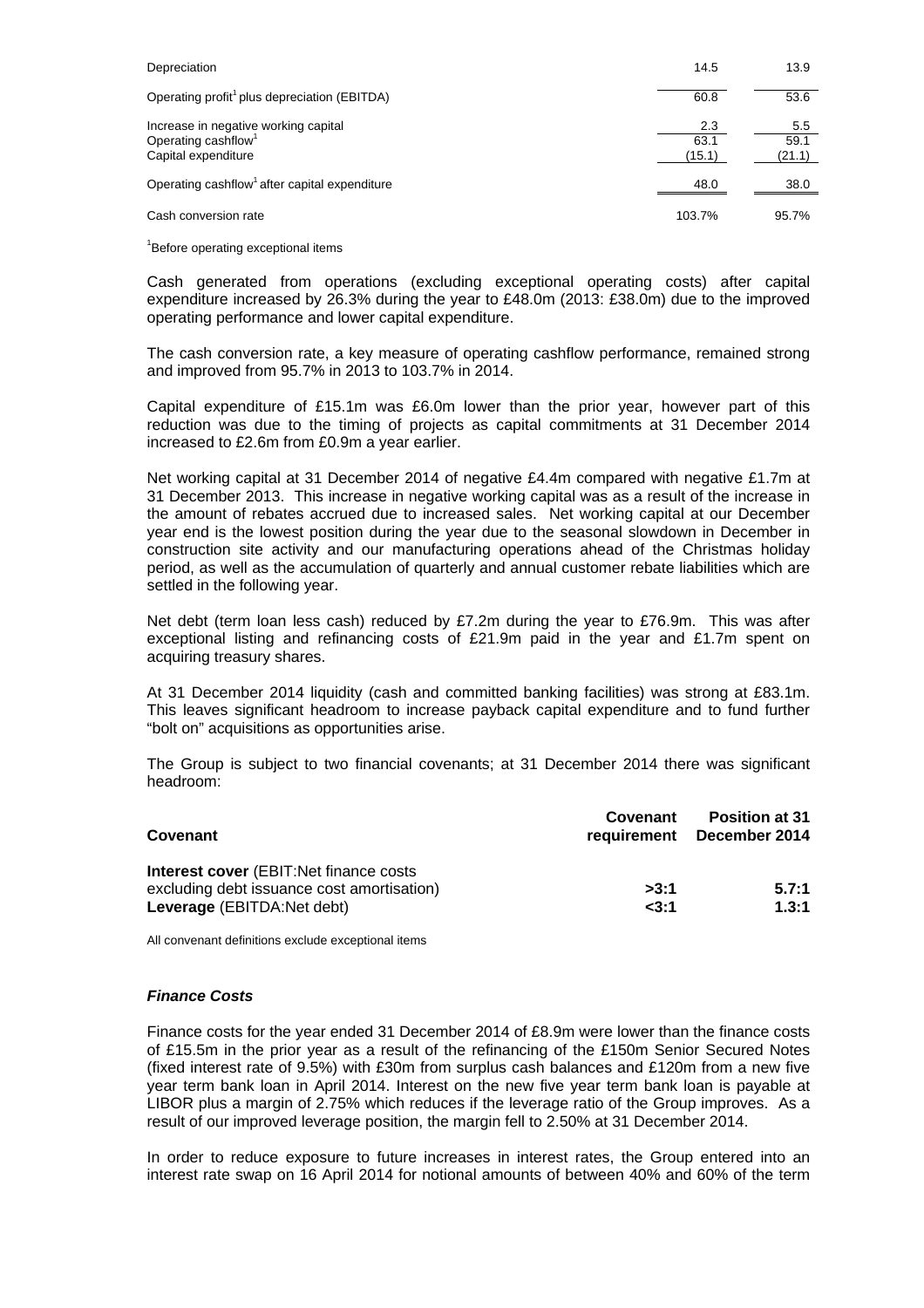loan over the period of the loan. Interest is payable at a fixed rate of 2.21% (excluding margin) over the period from January 2015 to March 2019. The unrealised loss on the interest rate swap amounted to £2.4m at 31 December 2014. The interest rate swap is designated as an "effective hedge" and as such the unrealised loss was treated as "other comprehensive income" and not a charge to the income statement during 2014.

Exceptional finance costs of £8.6m were incurred in the year in relation to the refinancing of our Senior Secured Notes.

#### *Taxation*

Exceptional items have had a significant impact on the 2014 tax charge. To assess the underlying tax rate, the table below shows the level of taxation relief on the exceptional IPO listing and refinancing costs:

|                                                                                          |        | Tax   | Tax<br>rate |
|------------------------------------------------------------------------------------------|--------|-------|-------------|
| Profit before tax (before exceptional IPO                                                | £m     | £m    | ℅           |
| listing and refinancing costs) and related tax                                           | 37.7   | 5.4   | 14.3%       |
| Exceptional IPO listing (£12.2m) and<br>refinancing costs (£8.6m) and related tax relief | (20.8) | (2.0) |             |
| Profit before tax and related tax – current year                                         | 16.9   | 3.4   | 20.1%       |
| Prior year credit                                                                        |        | (0.4) |             |
| Profit before tax and tax as reported                                                    | 16.9   | 3.0   | 17.8%       |

The underlying tax rate of 14.3% is below the UK standard rate of 21.5% (the impact of mainland European operations is not significant) due to patent box relief and the availability of non trading losses which reduced the UK corporation tax charge by £2.5m in 2014. In 2015 the Group tax rate will revert back to the standard UK tax rate.

#### *Exchange Rates*

The Group is exposed to movements in exchange rates when translating the results of its mainland European operations from Euros to Sterling. Sterling appreciated against the Euro during 2014 with the average exchange rate used for translation purposes moving from £1:€1.18 in 2013 to £1:€1.25 in 2014. The impact of which was £3.2m negative on revenue with no impact on operating profit.

Forward currency derivative contracts are classified as held for trading. There was an unrealised loss of £0.2m (included in financial liabilities) on these derivative contracts at 31 December 2014 (2013: £0.4m financial asset) resulting in an income statement charge of £0.6m during the year.

#### *Earnings per share*

| Pence per share: | 2014  | 2013  |
|------------------|-------|-------|
| <b>Basic</b>     | 6.96  | 10.00 |
| Adjusted         | 16.11 | 9.95  |

The impact of dilution is not significant

The movement in basic EPS is distorted by the significant exceptional non trading items during 2014.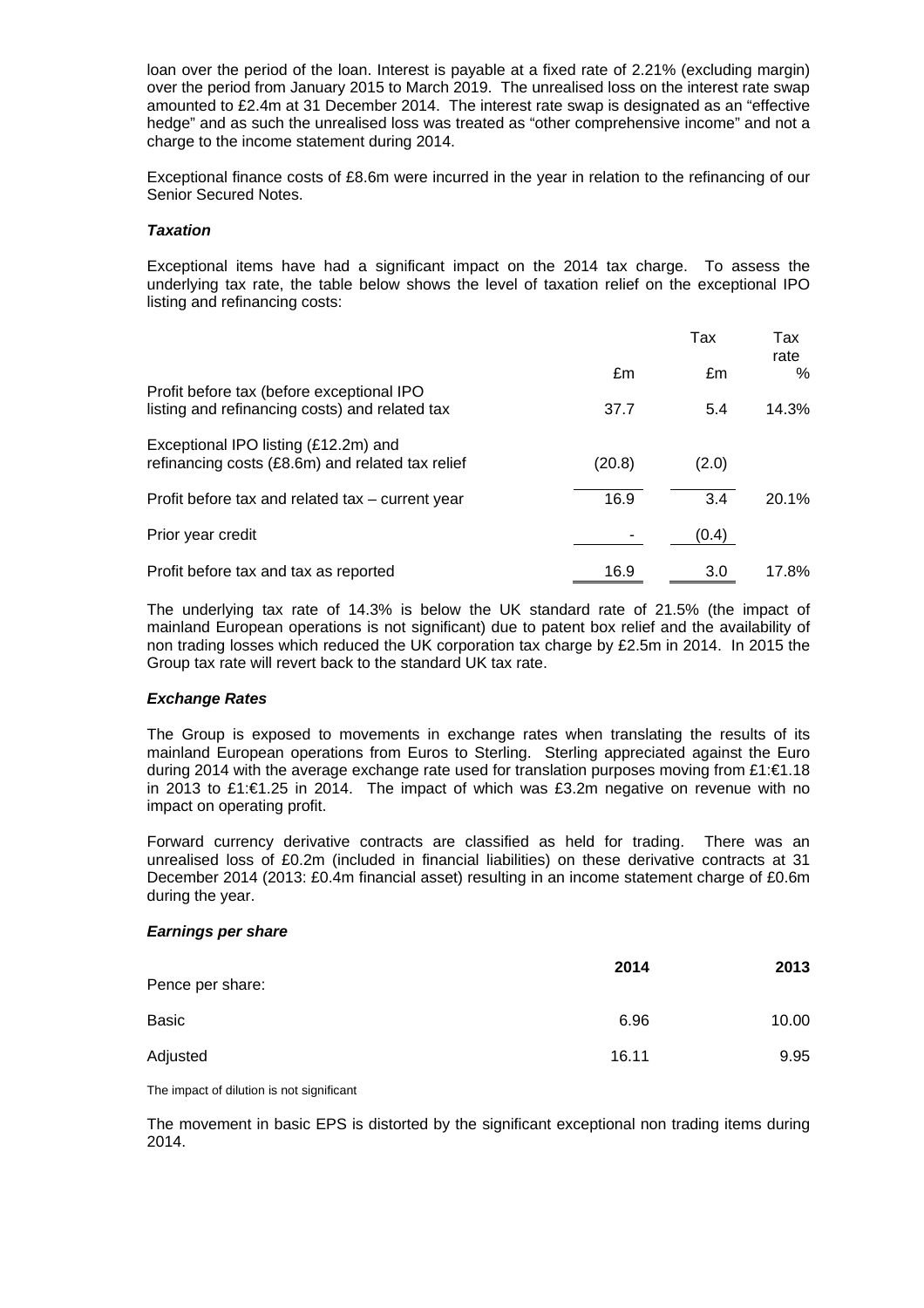Adjusted EPS, which removes the impact of exceptional non trading items, improved by 62% in 2014. Part of this year-on-year improvement was due to the material reduction in finance costs for eight months of the year as a result of the refinancing at the time of the IPO listing.

In 2015 finance costs will reduce further from the full year benefit of the refinancing but will also be impacted by the interest rate swap which becomes effective from the start of 2015 and the slight benefit from the margin reduction. As noted under "Taxation" above, the benefit of unutilised non trading taxation losses brought forward will reduce slightly in 2015 as they become fully utilised during the year. These factors, which impact future finance costs and taxation, will have an effect on our EPS going forward.

#### *Dividend*

The final dividend of 3.0 pence is being recommended for payment on 28 May 2015 to shareholders on the register at the close of business on 8 May 2015. The ex dividend date will be 7 May 2015.

As highlighted in the Group's IPO prospectus, our dividend policy is to pay a minimum of 40% of the Group's annual profit after tax (adjusted to exclude exceptional items). The Directors intend that the Group will pay the total annual dividend in two tranches, an interim dividend and a final dividend, to be announced at the time of announcement of the interim and preliminary results respectively in the approximate proportions of one-third and two-thirds, respectively. As previously guided, the dividend in respect of the current financial year will be paid pro rata to reflect the period of time we have been listed as a proportion of the full year. The Group may revise its dividend policy from time to time.

#### *Pensions*

The Group does not have any defined benefit pension schemes and only has defined contribution pension arrangements in place. Following the implementation of UK pensions auto enrolment in October 2013, pension costs increased from £1.0m in 2013 to £1.3m in 2014 due to the full year impact of the increased membership.

#### *Acquisitions*

In October 2014 the Group acquired 100% of the business and assets of Ferrob Limited. The Company is involved in the public sector housing ventilation market within the UK. The consideration was £0.3m cash and a contingent consideration which is dependent upon the level of sales during the year following acquisition. The contingent consideration is estimated to be £0.4m. Ferrob's pre and post acquisition revenue and operating loss for the year ended 31 December 2014 were £1.1m and £0.2m respectively.

Subsequent to the year end, in January 2015 the Group acquired 100% of the share capital of Surestop Limited a company which manufactures and supplies a range of patented water mains switch-off devices. The cash consideration of £6.0m included payment for £0.8m net cash at completion. Surestop's pre acquisition revenue and operating profit for the year ended 31 December 2014 was £2.1m and £0.7m respectively.

#### *Going Concern*

The Group continues to meet its day to day working capital and other funding requirements through a combination of long term funding and cash deposits. The Group's bank financing facilities are a £120m five year term loan and a £40m committed revolving credit facility (undrawn at December 2014). Both the term loan and revolving credit facility expire in March 2019.

After making due enquiry, the directors have a reasonable expectation that the Company and its subsidiaries have adequate resources to continue operational existence for the foreseeable future and therefore adopt the going concern principle.

#### *Risks and Uncertainties*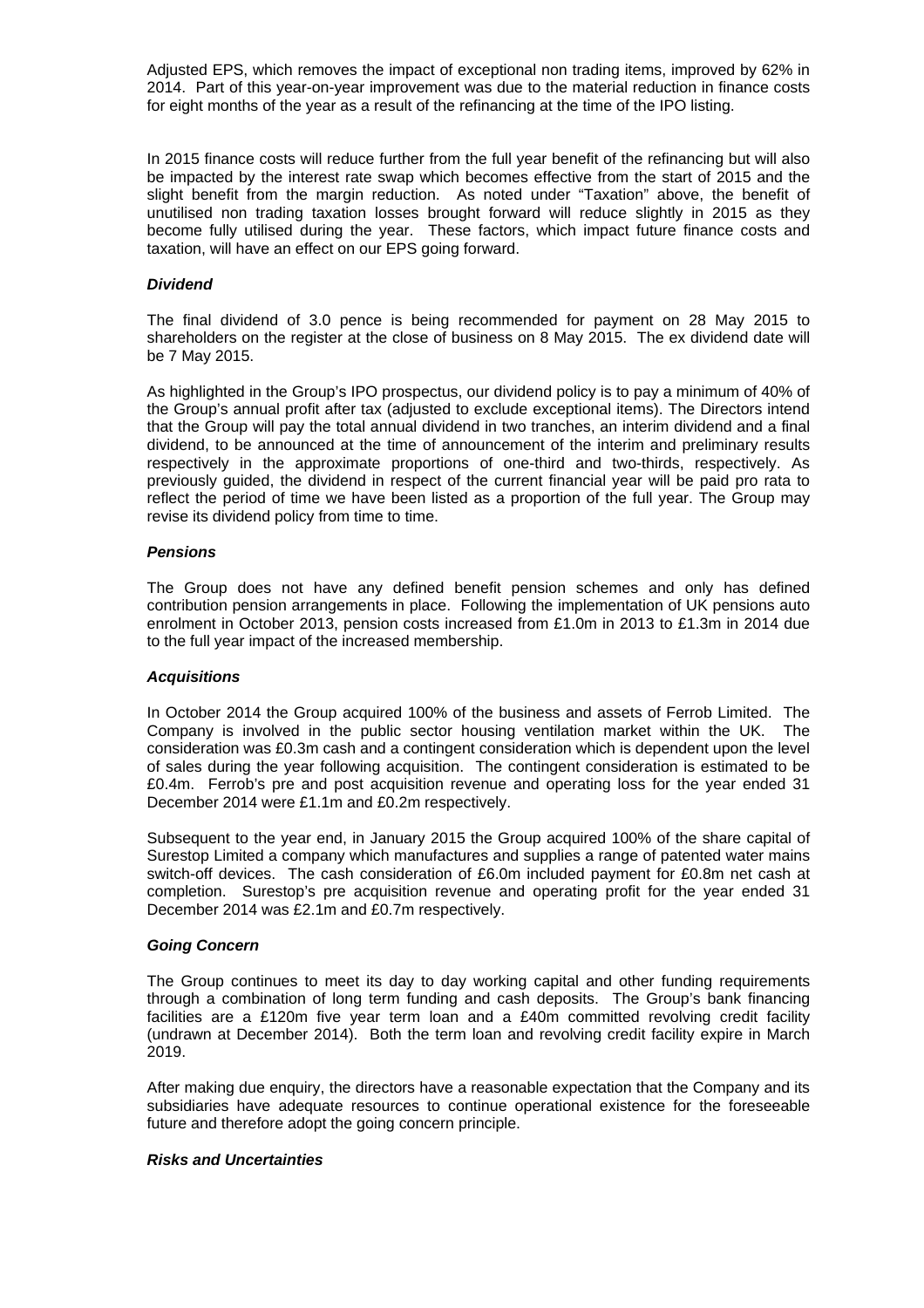The principal risks and uncertainties that could have a material impact on the Group's performance and prospects and the mitigating activities which are aimed at reducing the impact or likelihood of a major risk materialising are highlighted below. The Board does recognise however that it will not always be possible to eliminate these risks entirely.

| <b>Risk</b>                                                                                                                                                                                                                                                                                        | <b>Potential Impact</b>                                                                                                                                                                                                                                                                                                                                                                                                                                                                                                                                                                                                            | <b>Mitigations</b>                                                                                                                                                                                                                                                                                                                                                                                                                                              |
|----------------------------------------------------------------------------------------------------------------------------------------------------------------------------------------------------------------------------------------------------------------------------------------------------|------------------------------------------------------------------------------------------------------------------------------------------------------------------------------------------------------------------------------------------------------------------------------------------------------------------------------------------------------------------------------------------------------------------------------------------------------------------------------------------------------------------------------------------------------------------------------------------------------------------------------------|-----------------------------------------------------------------------------------------------------------------------------------------------------------------------------------------------------------------------------------------------------------------------------------------------------------------------------------------------------------------------------------------------------------------------------------------------------------------|
| <b>Raw material prices</b><br>The Group is exposed to<br>volatile raw material prices,<br>particularly polymers, due to<br>fluctuations in the market<br>price of crude oil and other<br>petroleum feedstocks,<br>exchange rate movements,<br>and changes to suppliers'<br>manufacturing capacity. | Any increase in the market<br>price of crude oil and other<br>Petroleum feedstocks,<br>exchange rate movements,<br>and changes to suppliers'<br>manufacturing capacity could<br>have a direct impact on the<br>prices the Group pays for raw<br>materials which could<br>adversely affect its operating<br>margins and cash flow.                                                                                                                                                                                                                                                                                                  | The Group seeks to pass on<br>raw material price increases<br>to its customers wherever<br>possible. There is usually at<br>least a three month time<br>period from notification of the<br>raw material price increase<br>before selling prices can be<br>actioned in the market.<br>Competitors of the Group are<br>likely to experience similar<br>levels of polymer cost<br>increases.                                                                       |
| <b>Business Disruption</b><br>The Group's manufacturing<br>and distribution operations<br>could be subjected to<br>disruption due to factors<br>including incidents such as<br>fire, failure of equipment,<br>power outages, strikes, or<br>unexpected or prolonged<br>periods of severe weather.  | Incidents such as fires,<br>failure of equipment, power<br>outages, strikes or<br>unexpected severe weather<br>(due to flooding, snow or high<br>winds) could result in the<br>temporary cessation in<br>activity or disruption at one of<br>the production facilities<br>impeding the Group's ability<br>to deliver its products to its<br>customers, adversely<br>affecting its financial results.<br>In addition, prolonged<br>periods of severe weather<br>could result in a slowdown in<br>site construction activity<br>reducing the demand for the<br>Group's products and<br>adversely affecting its<br>financial results. | The Group has developed<br>business continuity, crisis<br>response, and disaster<br>recovery plans.<br>The Group has the ability to<br>transfer some of its<br>production to alternative sites<br>and could also subcontract<br>out some of its tooling to<br>reduce any potential loss in<br>production capacity.<br>The Group maintains a<br>significant amount of<br>insurance to cover business<br>interruption and damage to<br>property from such events. |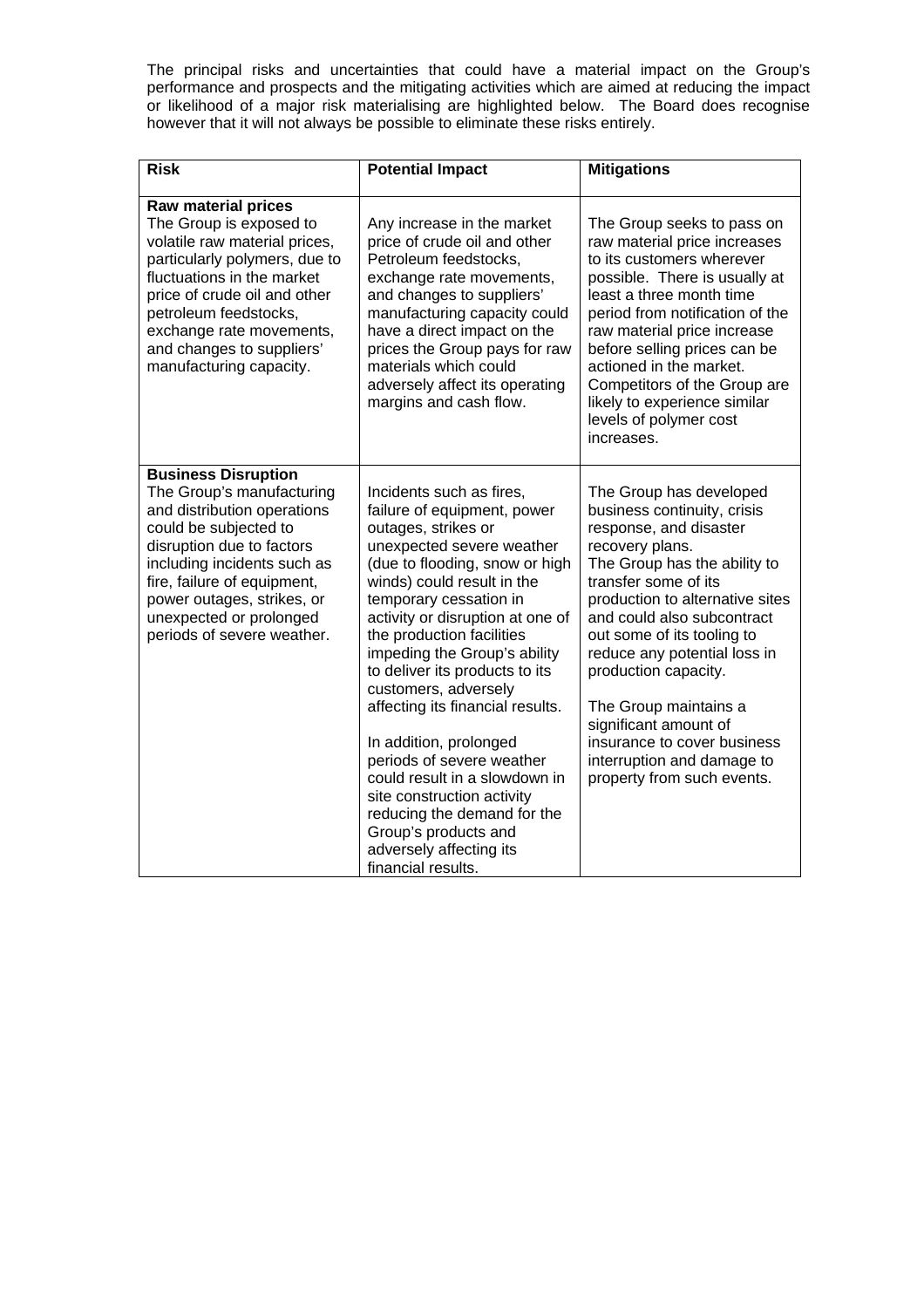| Risk                                                                                                                                                                                                               | <b>Potential Impact</b>                                                                                                                                                                                                                                                          | <b>Mitigations</b>                                                                                                                                                                                                                                                                                                                                                                                                                                                                                                                                                                                                                                                                                                        |
|--------------------------------------------------------------------------------------------------------------------------------------------------------------------------------------------------------------------|----------------------------------------------------------------------------------------------------------------------------------------------------------------------------------------------------------------------------------------------------------------------------------|---------------------------------------------------------------------------------------------------------------------------------------------------------------------------------------------------------------------------------------------------------------------------------------------------------------------------------------------------------------------------------------------------------------------------------------------------------------------------------------------------------------------------------------------------------------------------------------------------------------------------------------------------------------------------------------------------------------------------|
| <b>Reliance on key customers</b><br>Some of the Group's<br>businesses are dependent<br>on key customers in highly<br>competitive markets.                                                                          | Failure to manage<br>relationships with key<br>customers, whilst continuing<br>to provide high quality<br>products delivered on time in<br>full, and developing new<br>innovate products could lead<br>to a loss of business affecting<br>the financial results of the<br>Group. | The Group's strategic<br>objective is to broaden its<br>customer base wherever<br>possible.<br>The Group focuses on<br>delivering exceptional<br>customer service and<br>maintains strong<br>relationships with major<br>customers through direct<br>engagement at all levels.<br>The Group maintains<br>customer service matrices<br>which are continually tracked<br>and monitored and<br>intervention made where<br>required.<br>The Group closely manages<br>its pricing, rebates, and<br>commercial terms with its<br>customers to ensure that<br>they remain competitive.<br>The Group continually seeks<br>to innovate and develop its<br>product lines to ensure its<br>products are the best in the<br>industry. |
| <b>Recruitment and Retention</b><br>of Key Personnel<br>The Group is dependent on<br>the continued employment<br>and performance of our<br><b>Executive Management</b><br>Team and other key skilled<br>personnel. | Loss of any key personnel<br>without adequate and timely<br>replacement could disrupt<br>business operations and the<br>Group's ability to implement<br>and deliver its growth<br>strategies.                                                                                    | The Group has a formal<br>succession plan in place<br>ensuring progression through<br>the Group.<br>The Group aims to provide<br>competitive remuneration<br>packages and bonus<br>schemes to retain and<br>motivate key personnel.                                                                                                                                                                                                                                                                                                                                                                                                                                                                                       |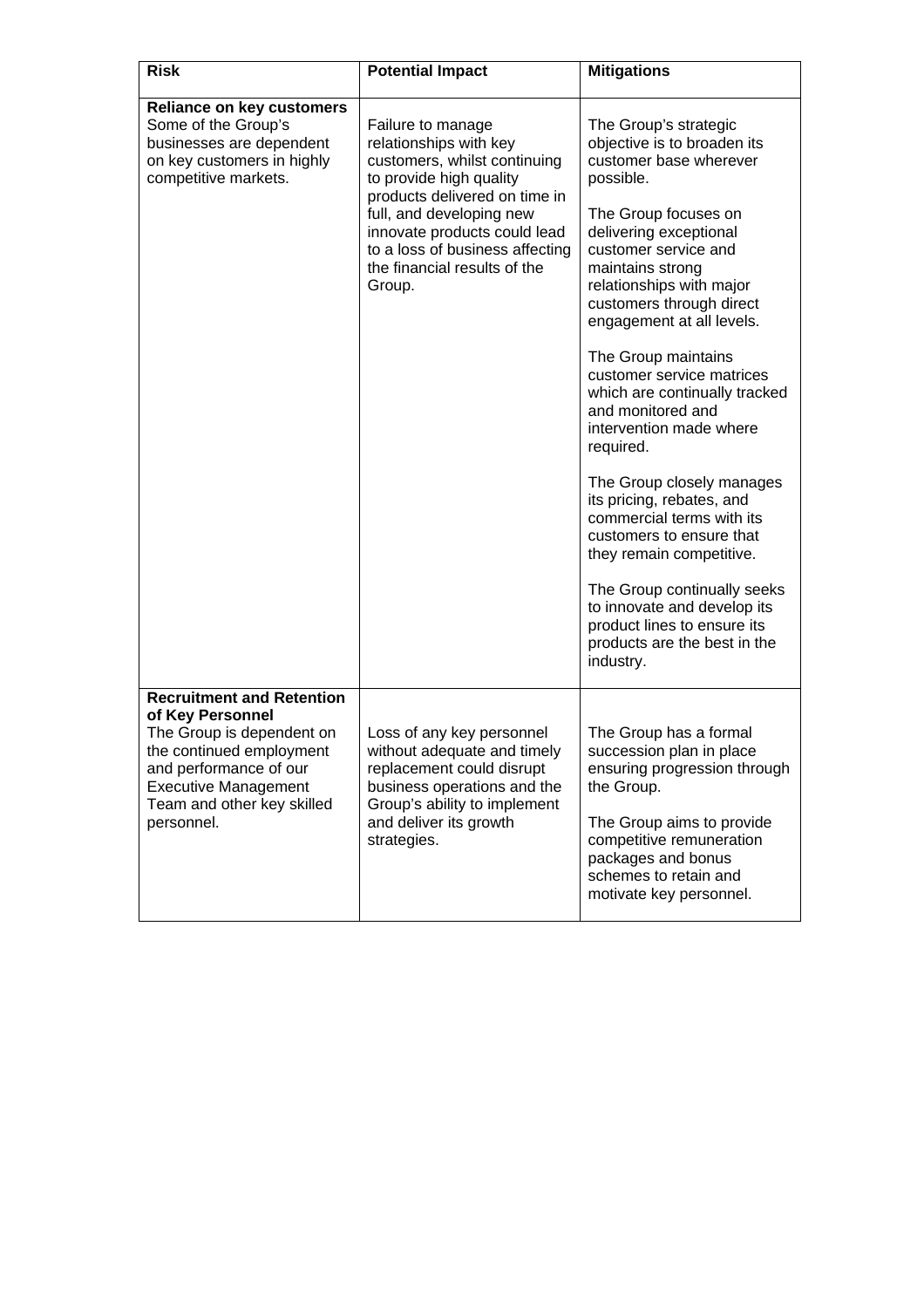| <b>Risk</b>                                                                                                                                                                                                | <b>Potential Impact</b>                                                                                                                                                                                                                                                                                                                  | <b>Mitigations</b>                                                                                                                                                                                                                                                                                                                                                                                                                                                                                                                                |
|------------------------------------------------------------------------------------------------------------------------------------------------------------------------------------------------------------|------------------------------------------------------------------------------------------------------------------------------------------------------------------------------------------------------------------------------------------------------------------------------------------------------------------------------------------|---------------------------------------------------------------------------------------------------------------------------------------------------------------------------------------------------------------------------------------------------------------------------------------------------------------------------------------------------------------------------------------------------------------------------------------------------------------------------------------------------------------------------------------------------|
| <b>Economic Conditions</b><br>The Group is dependent on<br>the level of activity in the<br>construction industry and is<br>therefore susceptible to any<br>changes in its cyclical<br>economic conditions. | Lower levels of activity within<br>the construction industry<br>could reduce sales and<br>production volumes<br>adversely affecting the<br>Group's financial results.                                                                                                                                                                    | The Group closely monitors<br>trends in the industry, invests<br>in market research and is an<br>active member of the<br><b>Construction Products</b><br>Association. The Group uses<br><b>Construction Products</b><br>Association and<br>Euroconstruct forecasts in its<br>budgeting process.                                                                                                                                                                                                                                                   |
|                                                                                                                                                                                                            |                                                                                                                                                                                                                                                                                                                                          | The Group closely manages<br>its demand forecasts and<br>costs through weekly<br>operational review meetings.                                                                                                                                                                                                                                                                                                                                                                                                                                     |
| <b>Government Action and</b><br><b>Policy</b>                                                                                                                                                              |                                                                                                                                                                                                                                                                                                                                          |                                                                                                                                                                                                                                                                                                                                                                                                                                                                                                                                                   |
| The Group is in part<br>dependent on Government<br>action and policies relating to<br>public and private investment<br>and is therefore susceptible<br>to changes in Government<br>spending priorities.    | Significant downward trends<br>in Government spending on<br>public and private investment<br>arising from economic<br>uncertainty and ongoing<br>austerity policies could have<br>an adverse impact on the<br>construction industry which<br>could impact on sales and<br>production volumes affecting<br>the Group's financial results. | The Group's strategy is to<br>have its operations structured<br>so that it has a balanced<br>exposure to the residential,<br>commercial and<br>infrastructure construction<br>sectors so as to reduce the<br>impact of any adverse<br>government action or policy<br>on any one of the<br>construction sectors.<br>The Group closely monitors<br>trends in the industry, invests<br>in market research and is an<br>active member of the<br><b>Construction Products</b><br>Association.<br>The Group closely manages<br>its demand forecasts and |
|                                                                                                                                                                                                            |                                                                                                                                                                                                                                                                                                                                          | costs through weekly<br>operational review meetings.                                                                                                                                                                                                                                                                                                                                                                                                                                                                                              |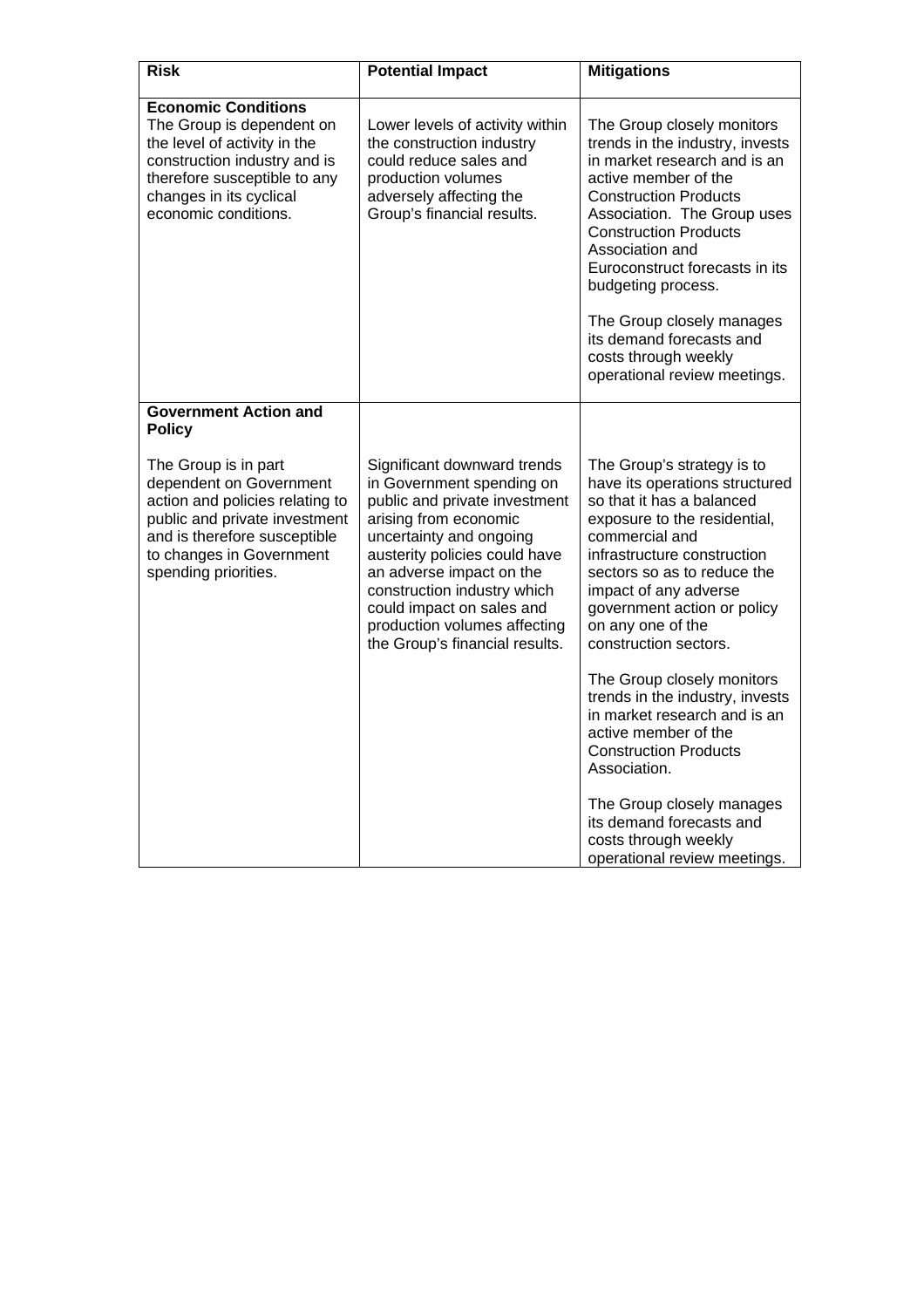| <b>Risk</b>                                                                                                                                                                                                                                                                                                                                                                                                               | <b>Potential Impact</b>                                                                                                                                                                                                                                                                                                                                                                                                                          | <b>Mitigations</b>                                                                                                                                                                                                                                                                                                                                                                                                                      |
|---------------------------------------------------------------------------------------------------------------------------------------------------------------------------------------------------------------------------------------------------------------------------------------------------------------------------------------------------------------------------------------------------------------------------|--------------------------------------------------------------------------------------------------------------------------------------------------------------------------------------------------------------------------------------------------------------------------------------------------------------------------------------------------------------------------------------------------------------------------------------------------|-----------------------------------------------------------------------------------------------------------------------------------------------------------------------------------------------------------------------------------------------------------------------------------------------------------------------------------------------------------------------------------------------------------------------------------------|
| <b>Government regulations</b><br>and standards relating to<br>the manufacture and use of<br>building materials<br>The Group is subject to the<br>requirements of UK and<br>European environmental and<br>occupational safety and<br>health laws and regulations,<br>including obligations to<br>investigate and clean up<br>environmental contamination<br>on or from properties.                                         | Failure of the Group to<br>comply with changes to<br>environmental regulations<br>and other obligations relating<br>to environmental matters<br>could result in the Group<br>being liable for fines, require<br>modification to operations,<br>increase manufacturing and<br>delivery costs, and could<br>result in the suspension or<br>termination of necessary<br>operational permits, thereby<br>impacting the Group's<br>financial results. | The Group has a formal<br>Health, Safety &<br>Environmental policy, and<br>procedures are in place to<br>monitor compliance with the<br>policy.<br>The Group performs internal<br>environmental audits and is<br>subjected to external<br>environmental audits on a<br>periodic basis.<br>The Group performs weekly<br>and monthly reporting on key<br>Health, Safety &<br>Environmental matters.                                       |
| <b>Product Liability</b><br>The Group manufactures<br>products that are potentially<br>vital to the safe operation of<br>its customers' products or<br>processes. These are often<br>incorporated into the fabric of<br>a building or dwelling, or<br>buried in the ground as part<br>of an infrastructure system<br>and in each case, it would be<br>difficult to access, repair,<br>recall or replace such<br>products. | A product failure or recall<br>could result in a liability claim<br>for personal injury or other<br>damage leading to<br>substantial money<br>settlements, damage to the<br>Group's brand reputation,<br>costs and expenses and<br>diversion of key<br>management's attention from<br>the operation of the Group,<br>which could all affect the<br>Group's financial results.                                                                    | The Group operates<br>comprehensive quality<br>assurance systems and<br>procedures at each site.<br>Wherever required, the<br>Group obtains certifications<br>over its products to the<br>relevant national and<br>European standards<br>including Kitemarks, BBAs,<br><b>WRCs and WRACs.</b><br>The Group maintains product<br>liability insurance to cover<br>personal injury and property<br>damage claims from product<br>failures. |
| <b>Financial Risk Management</b><br>The Group's operations<br>expose it to a variety of<br>financial risks that include the<br>effects of:<br><b>Price Risk (considered in</b><br>raw material prices above);                                                                                                                                                                                                             |                                                                                                                                                                                                                                                                                                                                                                                                                                                  | The Group has in place<br>financial risk management<br>procedures that seek to limit<br>the adverse effects of the<br>financial risks as follows:                                                                                                                                                                                                                                                                                       |
| Foreign Exchange Risk-<br>The risk that the fair value of<br>a financial instrument or<br>future cash flows will<br>fluctuate because of changes<br>in foreign exchange rates.<br>The Group's risk relates<br>primarily to the its operating<br>activities where the revenue<br>or expense is denominated in<br>a currency other than the<br>functional currency of the                                                   | Foreign Exchange Risk-<br>Exchange rate fluctuations<br>may adversely affect the<br>Group's results.                                                                                                                                                                                                                                                                                                                                             | Foreign Exchange risk -<br>The Group enters into<br>forward currency contracts<br>for the purchase and sale of<br>foreign currencies in order to<br>manage its exposure to<br>fluctuations in currency rates<br>primarily in respect of US<br>Dollar and Euros. It is not<br>possible for the Group to<br>mitigate exchange rate<br>differences which impact the                                                                        |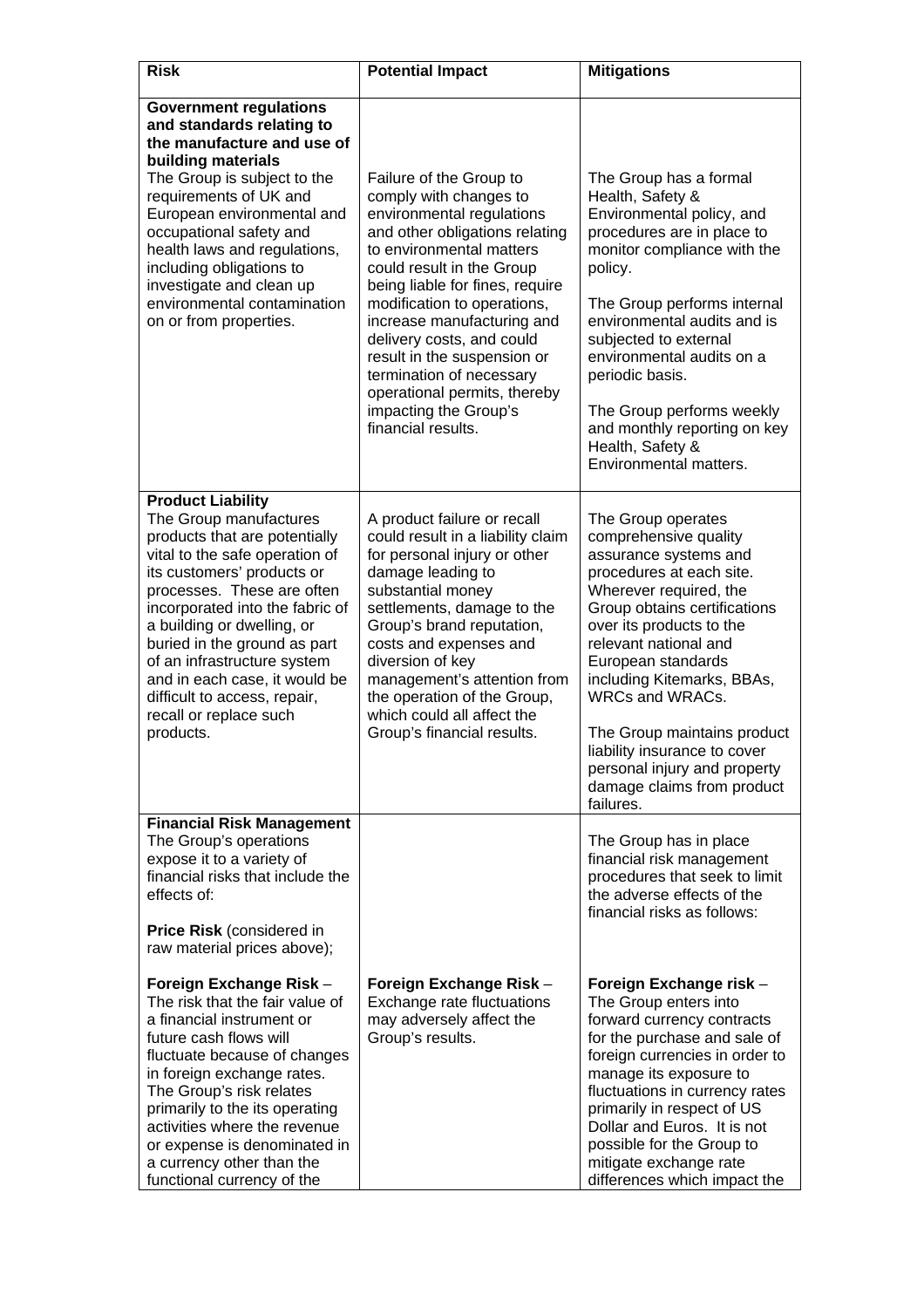| <b>Risk</b>                                                                                                                                                                                                 | <b>Potential Impact</b>                                                                                                                                         | <b>Mitigations</b>                                                                                                                                                                                                                                                                                                                                                                                                                                                                                                                                                                                                                                                                                                                                                                                                         |
|-------------------------------------------------------------------------------------------------------------------------------------------------------------------------------------------------------------|-----------------------------------------------------------------------------------------------------------------------------------------------------------------|----------------------------------------------------------------------------------------------------------------------------------------------------------------------------------------------------------------------------------------------------------------------------------------------------------------------------------------------------------------------------------------------------------------------------------------------------------------------------------------------------------------------------------------------------------------------------------------------------------------------------------------------------------------------------------------------------------------------------------------------------------------------------------------------------------------------------|
| entity undertaking the<br>transaction;                                                                                                                                                                      |                                                                                                                                                                 | translation of its overseas<br>subsidiaries' results and net<br>assets as all of the Group's<br>long term borrowings are<br>Sterling denominated.                                                                                                                                                                                                                                                                                                                                                                                                                                                                                                                                                                                                                                                                          |
| <b>Credit Risk - The Group is</b><br>exposed to credit risk from its<br>trading activities (primarily<br>from trade receivables) and<br>from its financing activities,<br>including deposits with<br>banks; | Credit Risk - The failure of a<br>counterparty to meet their<br>financial obligations could<br>lead to a financial loss for the<br>Group.                       | <b>Credit risk - Customer credit</b><br>risk is managed by each<br>subsidiary subject to the<br>Group's established policy,<br>procedures and control<br>relating to customer credit<br>risk management. Credit<br>quality of the customer is<br>assessed based on an<br>extensive credit rating<br>scorecard and individual<br>credit limits are defined in<br>accordance with this<br>assessment. Outstanding<br>customer receivables are<br>regularly monitored and any<br>shipments to major export<br>customers are generally<br>covered by letters of credit or<br>credit insurance.<br>Credit risk arising from cash<br>deposits with banks are<br>managed by the Group's<br>Finance Department.<br>Investments of surplus funds<br>are made only with banks<br>that have as a minimum a<br>single A credit rating. |
| <b>Liquidity Risk - The risk</b><br>that the Group will not be<br>able to meets its financial<br>obligations as they fall due;<br>and,                                                                      | <b>Liquidity Risk - Insufficient</b><br>funds could result in the<br>Group not being able to fund<br>its operations.                                            | <b>Liquidity risk</b> $-$ The Group's<br>approach to managing<br>liquidity is to ensure that it<br>will always have sufficient<br>liquidity to meet its liabilities<br>when due, under both normal<br>and stressed conditions,<br>without incurring<br>unacceptable losses or<br>risking damage to the<br>Group's reputation.                                                                                                                                                                                                                                                                                                                                                                                                                                                                                              |
| <b>Interest rate risk</b> – The risk<br>that interest rates could rise<br>impacting on the Group's<br>financing costs.                                                                                      | Interest rate risk -<br>Increases to interest rates<br>could result in significant<br>additional interest rate<br>payments being required on<br>any borrowings. | Interest rate risk $-$ To<br>reduce the Group's exposure<br>to future increases in interest<br>rates, the Group has entered<br>into interest rate swaps from<br>variable to fixed interest<br>rates.                                                                                                                                                                                                                                                                                                                                                                                                                                                                                                                                                                                                                       |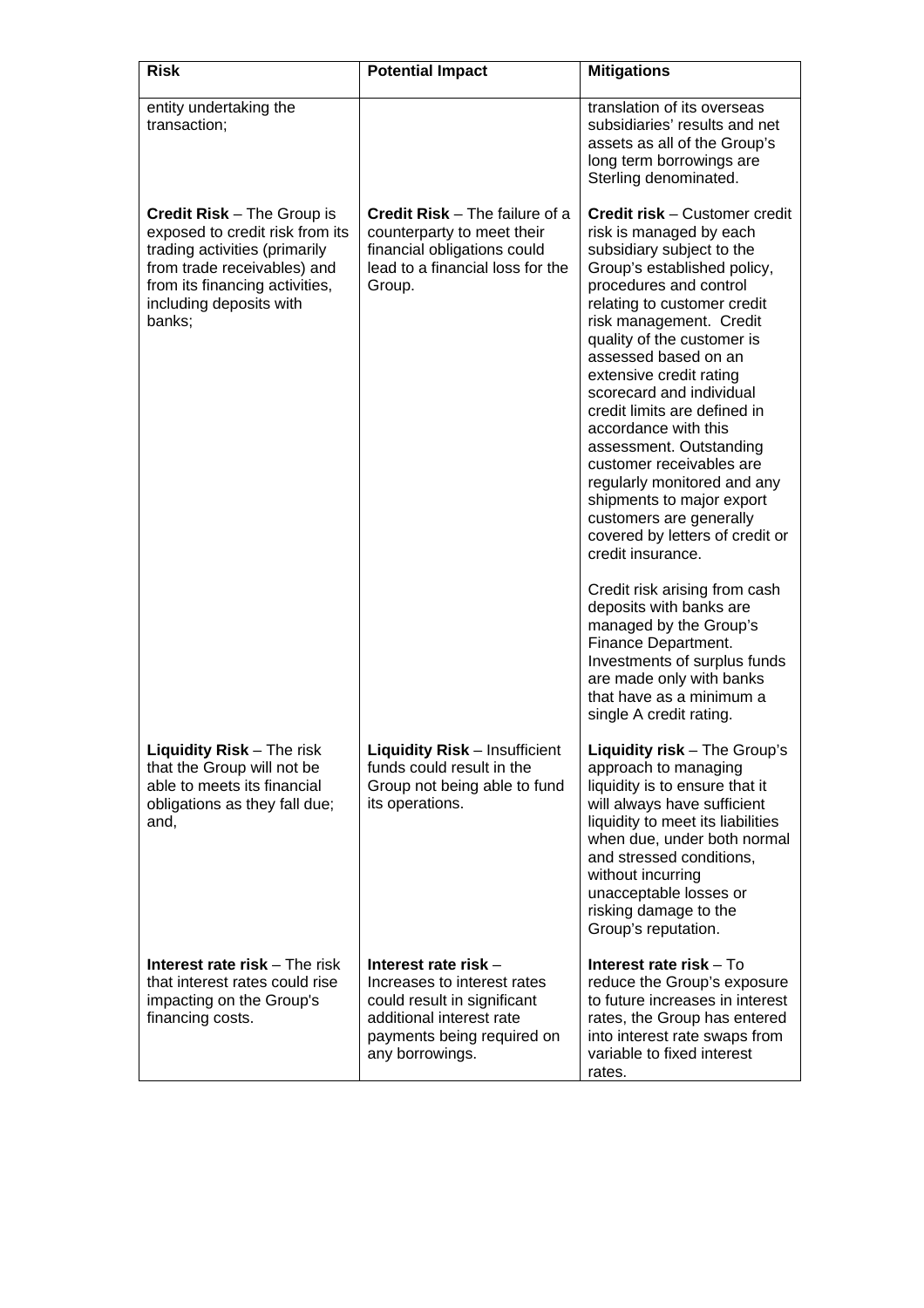### *Related Party Transactions*

Prior to the IPO the Company paid a management fee of £116,000 (2013: £400,000) to Cavendish Square Partners Limited Partnership, manager of the Cavendish Square Partners fund, which is a shareholder of the Company. Since the IPO a non-executive director's fee of £32,000 was paid to Cavendish Square Partners Limited Partnership for Mark Hammond, a partner in Caird Capital which manages Cavendish Square Partners Limited Partnership.

Compensation of key management personnel (including Directors) was:

|                               | 2014   | 2013 |
|-------------------------------|--------|------|
|                               | £m     | £m   |
| Short-term employees benefits | 2.4    | 2.4  |
| Post-employee benefits        | $\sim$ | 0.1  |
|                               | 2.4    | 2.5  |

Key management personnel comprise the Executive Directors and key divisional managers.

### *Forward Looking Statements*

Certain statements in this full year report are forward looking. Although the Group believes that the expectations reflected in these forward looking statements are reasonable, we can give no assurance that these expectations will prove to have been correct. Because these statements contain risks and uncertainties, actual results may differ materially from those expressed or implied by these forward looking statements. We undertake no obligation to update any forward looking statements, whether as a result of new information, future events or otherwise.

### *Directors' Responsibility Statement*

The following statement will be contained in the 2014 Annual Report and Accounts.

We confirm that to the best of our knowledge:

- the financial statements, prepared in accordance with International Financial Reporting Standards as adopted by the EU, give a true and fair view of the assets, liabilities, financial position and profit or loss of the Company and the undertakings included in the consolidation taken as a whole;
- the Strategic Report includes a fair review of the development and performance of the business and the position of the Company and the undertakings included in the consolidation taken as a whole, together with a description of the principal risks and uncertainties that they face; and
- the Annual Report and financial statements, taken as a whole, are fair, balanced and understandable and provide the information necessary for Shareholders to assess the Group's performance, business model and strategy.

By order of the Board:

D G Hall P D Shepherd Chief Executive Officer Chief Financial Officer 26 March 2015 26 March 2015

# **Polypipe Group plc 2014 Preliminary results**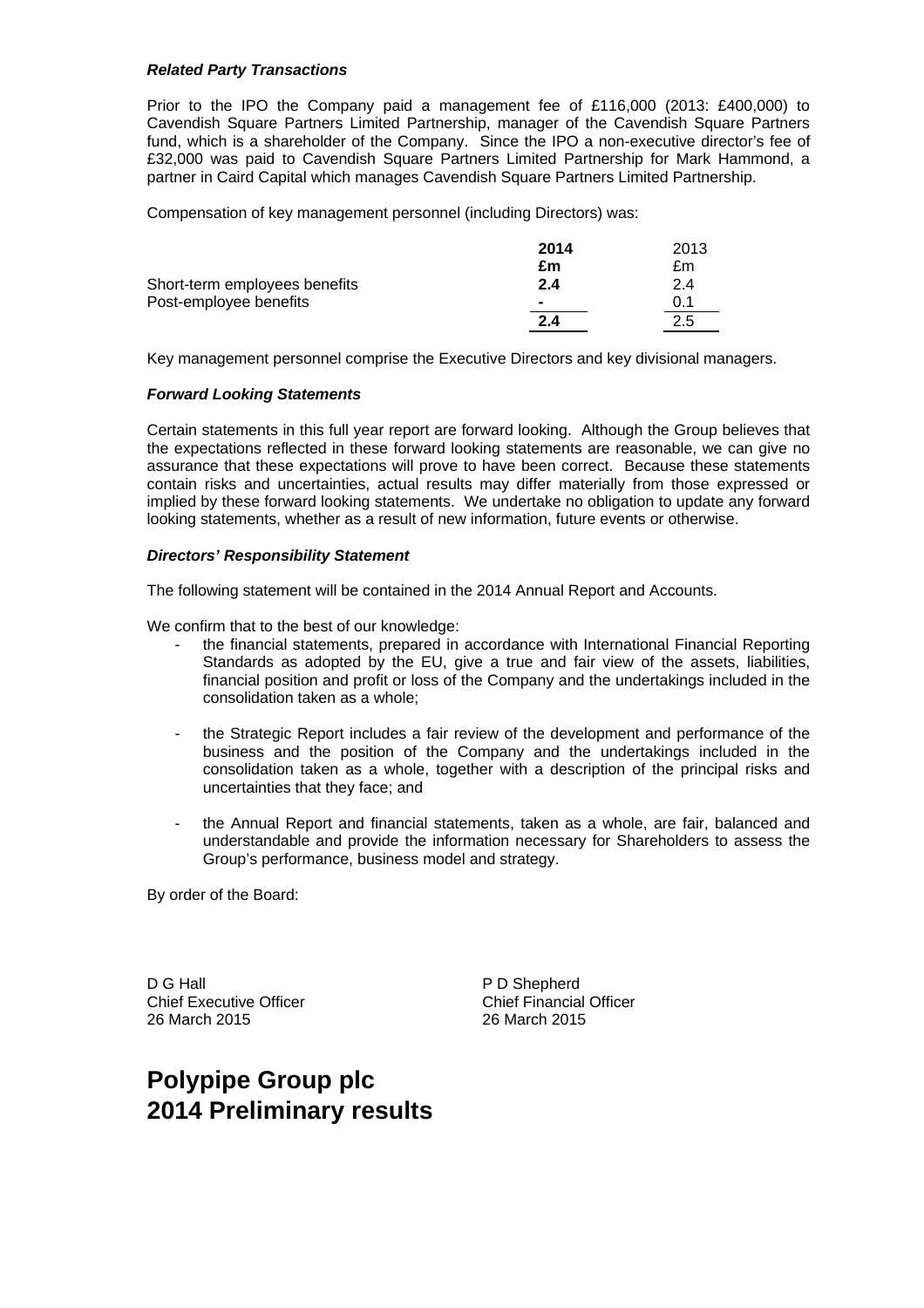# **GROUP INCOME STATEMENT**

**for the year ended 31 December 2014** 

|                                                               | <b>Notes</b>            | 2014<br>£m   | 2013<br>£m |
|---------------------------------------------------------------|-------------------------|--------------|------------|
| Revenue                                                       | $\overline{\mathbf{2}}$ | 327.0        | 300.8      |
| Cost of sales                                                 |                         | (202.4)      | (188.3)    |
| <b>Gross profit</b>                                           |                         | 124.6        | 112.5      |
| Selling and distribution costs                                |                         | (49.8)       | (46.9)     |
| Administration expenses                                       |                         | (28.5)       | (25.9)     |
| <b>Operating profit before operating</b><br>exceptional items | $\overline{\mathbf{2}}$ | 46.3         | 39.7       |
| Operating exceptional items                                   | 3                       | (12.1)       | 0.1        |
| <b>Operating profit</b>                                       |                         | 34.2         | 39.8       |
| Finance revenue                                               |                         | 0.2          | 0.3        |
| Finance costs                                                 | 4                       | (8.9)        | (15.5)     |
| <b>Exceptional finance costs</b>                              | 4                       | (8.6)        |            |
| <b>Profit before tax</b>                                      |                         | 16.9         | 24.6       |
| <b>Taxation</b>                                               | 5                       | (3.0)        | (4.6)      |
| Profit for the year attributable to owners of<br>the parent   |                         | 13.9         | 20.0       |
|                                                               |                         |              |            |
| Earnings per share (pence)<br>Basic                           | 6                       | 6.96         | 10.00      |
|                                                               |                         |              |            |
| Adjusted earnings per share (pence)<br><b>Basic</b>           | 6                       | 16.11        | 9.95       |
| The impact of dilution is not significant                     |                         |              |            |
| Dividends per share (pence)<br>Interim<br>Final proposed      | 7<br>$\overline{z}$     | 1.50<br>3.00 |            |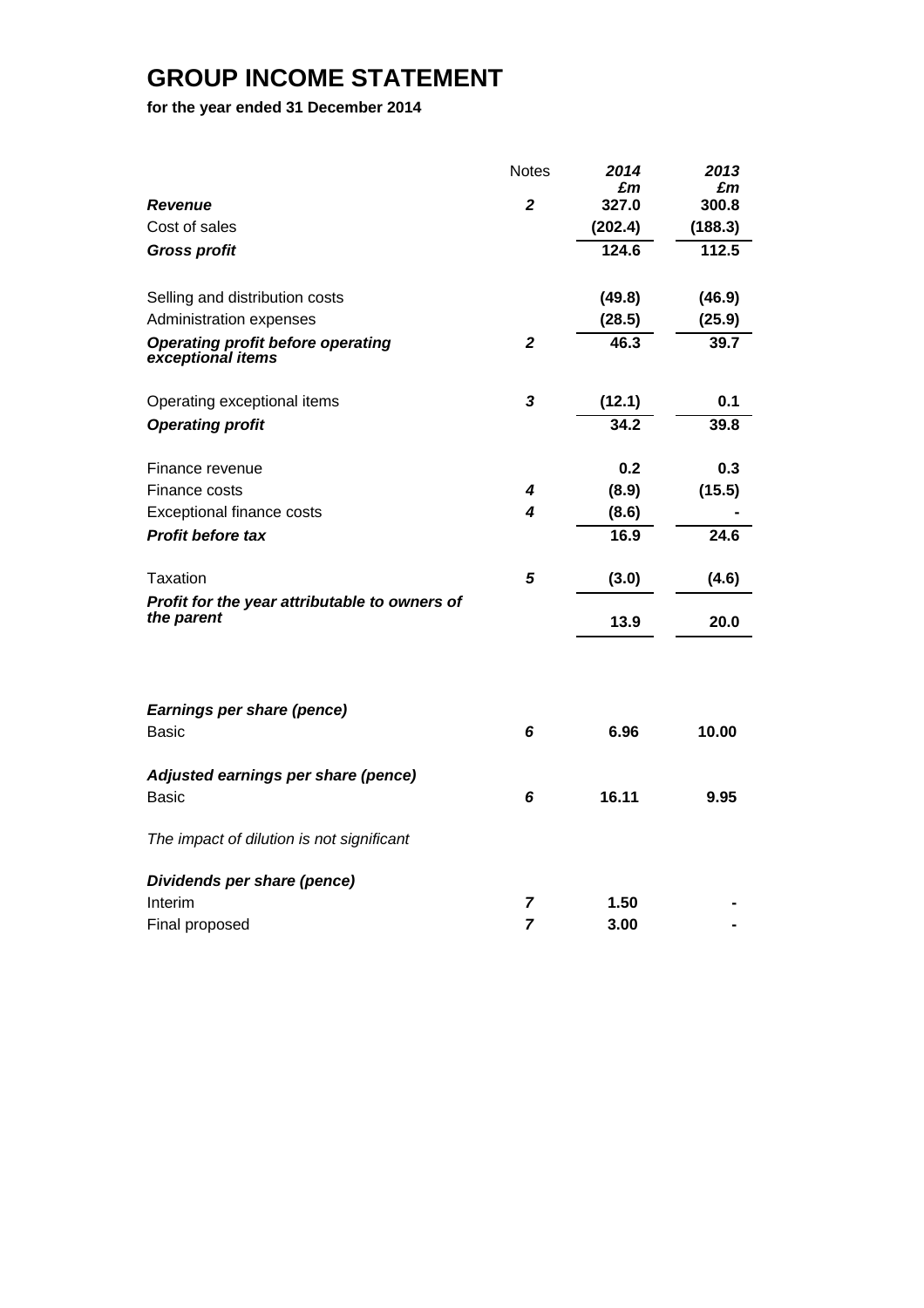# **GROUP STATEMENT OF COMPREHENSIVE INCOME**

**for the year ended 31 December 2014** 

|                                                                                 | 2014  | 2013 |
|---------------------------------------------------------------------------------|-------|------|
|                                                                                 | £m    | £m   |
| Profit for the year                                                             | 13.9  | 20.0 |
| Other comprehensive income:                                                     |       |      |
| Items which will be reclassified<br>subsequently to profit and loss:-           |       |      |
| Exchange differences on translation of<br>foreign operations                    | (1.1) | 0.3  |
| Effective portion of changes in fair value of<br>swap derivatives               | (2.4) |      |
| Tax relating to items that may be reclassified                                  | 0.5   |      |
| Other comprehensive income for the year<br>net of tax                           | (3.0) | 0.3  |
| Total comprehensive income for the year<br>attributable to owners of the parent | 10.9  | 20.3 |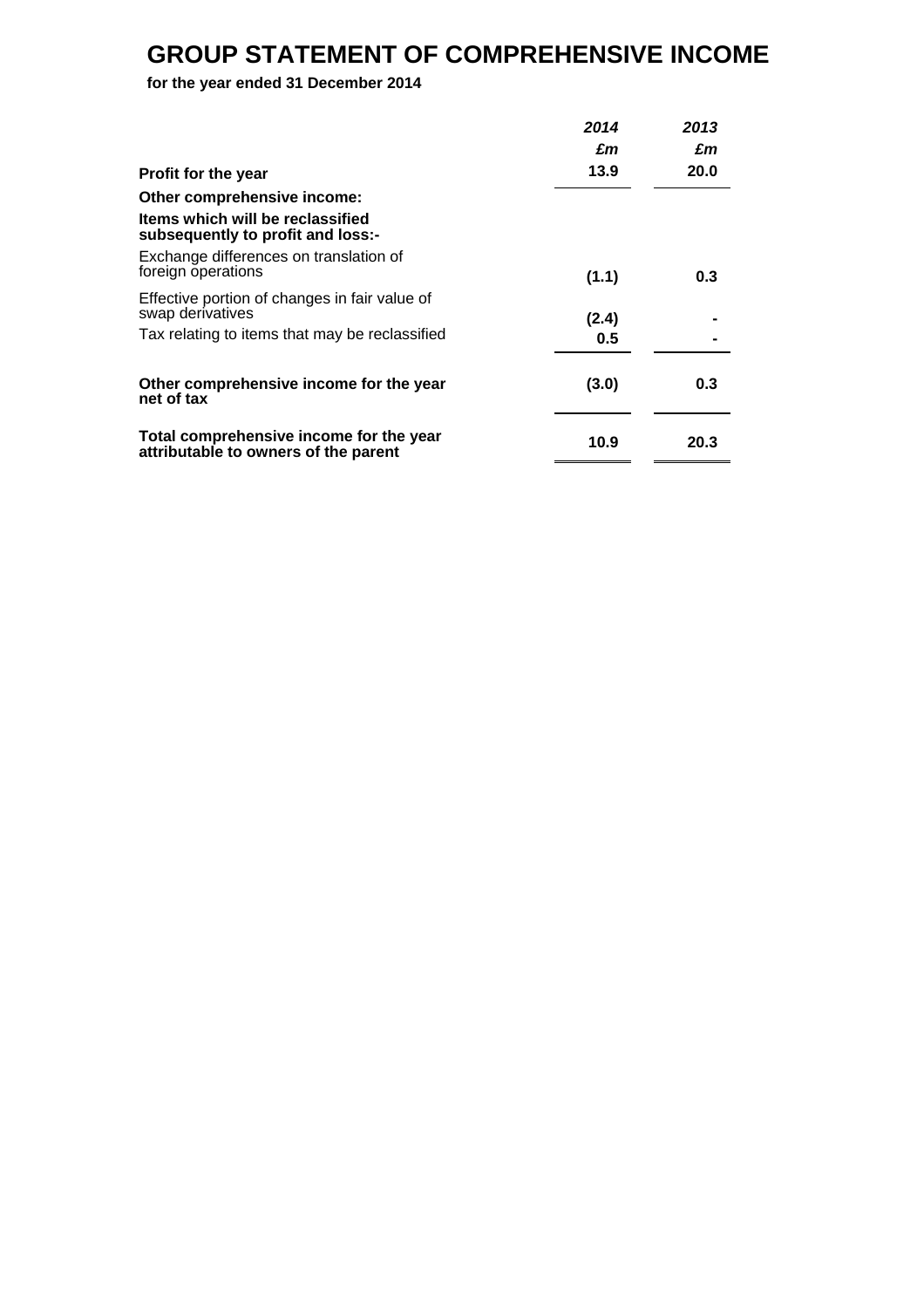# **GROUP BALANCE SHEET**

**at 31 December 2014** 

|                                        | 31<br><b>December</b><br>2014 | 31<br><b>December</b><br>2013 |
|----------------------------------------|-------------------------------|-------------------------------|
|                                        | £m                            | £m                            |
| <b>Non-current assets</b>              |                               |                               |
| Property, plant and equipment          | 89.2<br>235.0                 | 89.0                          |
| Intangible assets                      |                               | 234.4                         |
| <b>Total non-current assets</b>        | 324.2                         | 323.4                         |
| <b>Current assets</b>                  |                               |                               |
| Inventories                            | 39.9                          | 38.9                          |
| Trade and other receivables            | 20.9                          | 21.4                          |
| Other financial assets                 |                               | 0.4                           |
| Cash and cash equivalents              | 43.1                          | 65.9                          |
| <b>Total current assets</b>            | 103.9                         | 126.6                         |
| <b>Total assets</b>                    | 428.1                         | 450.0                         |
| <b>Current liabilities</b>             |                               |                               |
| Trade and other payables               | (65.2)                        | (62.0)                        |
| Other financial liabilities            | (2.6)                         |                               |
| Income tax payable                     | (2.0)                         | (2.4)                         |
| <b>Total current liabilities</b>       | (69.8)                        | (64.4)                        |
| <b>Non-Current liabilities</b>         |                               |                               |
| Loans and borrowings                   | (118.0)                       | (150.6)                       |
| <b>Other liabilities</b>               | (1.7)                         | (2.0)                         |
| Deferred tax liability                 | (0.9)                         | (1.6)                         |
| <b>Total non-current liabilities</b>   | (120.6)                       | (154.2)                       |
| <b>Total liabilities</b>               | (190.4)                       | (218.6)                       |
| <b>Net assets</b>                      | 237.7                         | 231.4                         |
| <b>Capital and reserves</b>            |                               |                               |
| Equity share capital                   | 0.2                           | $1.3$                         |
| Treasury shares                        | (1.7)                         |                               |
| Capital redemption reserve             | 1.1                           |                               |
| Hedging reserve                        | (1.9)                         |                               |
| Foreign currency retranslation reserve | (1.7)                         | (0.6)                         |
| Retained earnings                      | 241.7                         | 230.7                         |
| <b>Total equity</b>                    | 237.7                         | 231.4                         |
|                                        |                               |                               |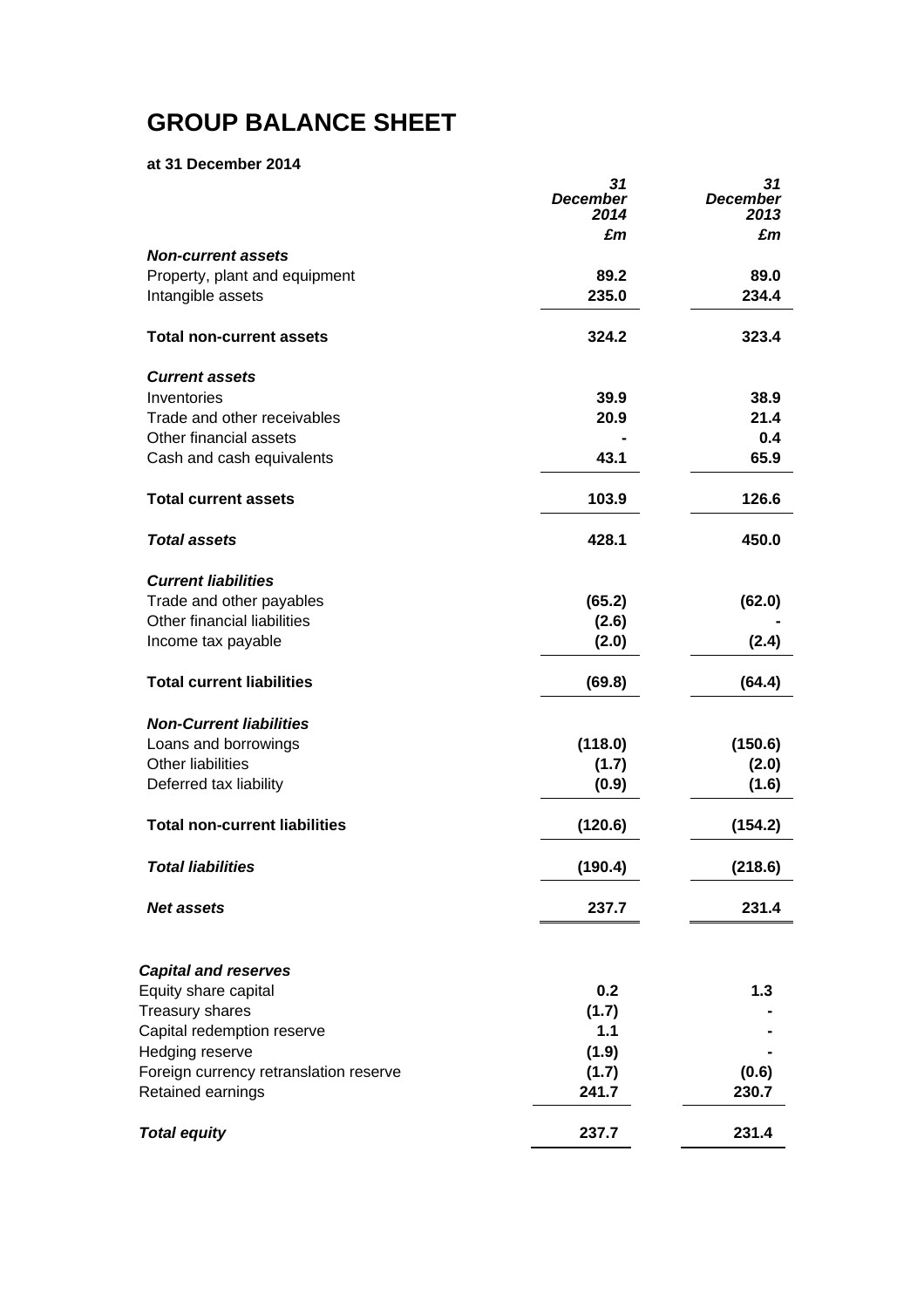# **GROUP STATEMENT OF CHANGES IN EQUITY**

**For the year ended 31 December 2014** 

|                                                                | <b>Share</b><br>capital | <b>Share</b><br>premium | redemption<br>reserve | <b>Capital Treasury</b><br>shares | <b>Hedging</b><br>reserve | retranslation<br>reserve | <b>Foreign Retained</b><br>currency earnings | <b>Total</b><br>equity |
|----------------------------------------------------------------|-------------------------|-------------------------|-----------------------|-----------------------------------|---------------------------|--------------------------|----------------------------------------------|------------------------|
|                                                                | £m                      | £m                      | £m                    | £m                                | £m                        | £m                       | £m                                           | £m                     |
| At 31 December 2012                                            | 1.3                     | 315.9                   |                       |                                   |                           | (0.9)                    | (105.2)                                      | 211.1                  |
| Profit for the year                                            |                         |                         |                       |                                   |                           |                          | 20.0                                         | 20.0                   |
| Other comprehensive<br>income                                  |                         |                         |                       |                                   |                           | 0.3                      |                                              | 0.3                    |
| <b>Total comprehensive</b><br>income for the year              |                         |                         |                       |                                   |                           | 0.3                      | 20.0                                         | 20.3                   |
| Cancellation of share<br>premium                               |                         | (315.9)                 |                       |                                   |                           |                          | 315.9                                        |                        |
| At 31 December 2013                                            | $1.3$                   |                         |                       | $\blacksquare$                    |                           | (0.6)                    | 230.7                                        | 231.4                  |
| Profit for the year                                            |                         |                         |                       |                                   |                           |                          | 13.9                                         | 13.9                   |
| Other comprehensive<br>income/(expense)                        |                         |                         |                       |                                   | (1.9)                     | (1.1)                    | $\blacksquare$                               | (3.0)                  |
| <b>Total comprehensive</b><br>income/(expense) for<br>the year |                         |                         |                       |                                   | (1.9)                     | (1.1)                    | 13.9                                         | 10.9                   |
| Dividends paid                                                 |                         |                         |                       |                                   |                           |                          | (3.0)                                        | (3.0)                  |
| Purchase of treasury<br>shares                                 |                         |                         |                       | (1.7)                             |                           |                          |                                              | (1.7)                  |
| Share-based<br>payments                                        |                         |                         |                       |                                   |                           |                          | 0.1                                          | 0.1                    |
| Cancellation of<br>deferred shares                             | (1.1)                   |                         | $1.1$                 |                                   |                           |                          |                                              |                        |
| At 31 December 2014                                            | 0.2                     |                         | 1.1                   | (1.7)                             | (1.9)                     | (1.7)                    | 241.7                                        | 237.7                  |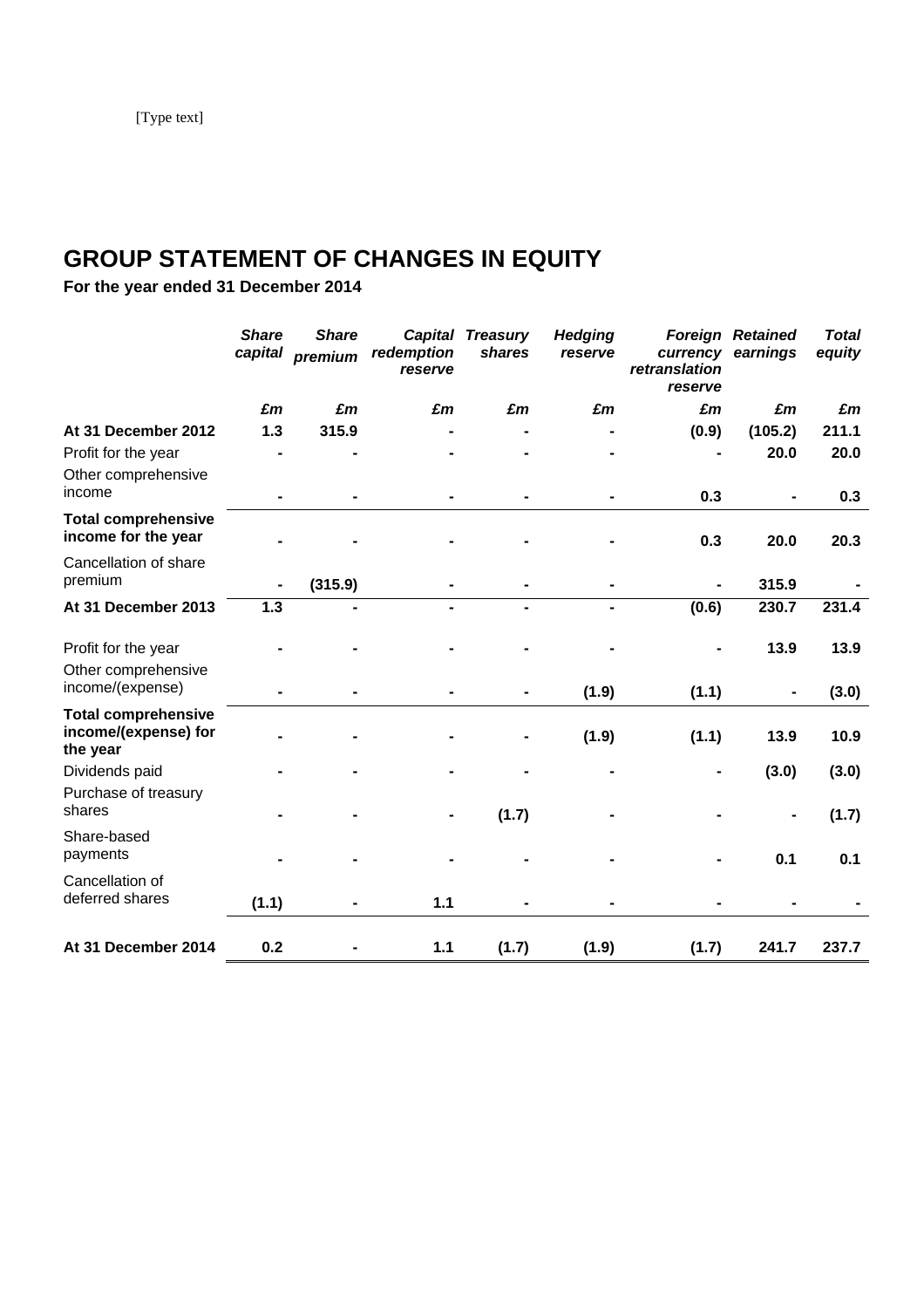# **GROUP CASH FLOW STATEMENT**

**for the year ended 31 December 2014** 

|                                                                                        | 2014    | 2013   |
|----------------------------------------------------------------------------------------|---------|--------|
|                                                                                        | £m      | £m     |
| <b>Operating activities</b>                                                            |         |        |
| Profit for the year before tax                                                         | 16.9    | 24.6   |
| Add back net financing costs                                                           | 17.3    | 15.2   |
| <b>Operating profit</b>                                                                | 34.2    | 39.8   |
| Adjusted for non cash items:                                                           |         |        |
| Gain on disposal of property, plant and equipment                                      | (0.1)   | (0.7)  |
| Operating exceptional items - net expense recognised                                   | 12.2    |        |
| - cash paid                                                                            | (12.5)  |        |
| Profit on sale of investments                                                          |         | (0.3)  |
| Depreciation                                                                           | 14.5    | 13.9   |
| Operating cash flow before movement in working capital<br>Movement in working capital: | 48.3    | 52.7   |
| Receivables                                                                            | (0.2)   | 1.9    |
| Payables                                                                               | 4.0     | 4.7    |
| Inventories                                                                            | (1.5)   | (1.1)  |
| <b>Cash generated from operations</b>                                                  | 50.6    | 58.2   |
| Income tax paid                                                                        | (3.7)   | (4.9)  |
| Net cash flows from operating activities                                               | 46.9    | 53.3   |
| <b>Investing Activities</b>                                                            |         |        |
| Interest received                                                                      | 0.2     | 0.3    |
| Proceeds from disposal of property, plant and equipment                                | 0.2     | 0.8    |
| Proceeds from sale of investments                                                      |         | 0.3    |
| Acquisition of new business                                                            | (0.3)   |        |
| Purchase of property, plant and equipment                                              | (15.1)  | (21.1) |
| Net cash flow used in investing activities                                             | (15.0)  | (19.7) |
| <b>Financing activities</b>                                                            |         |        |
| Repayment of bank loan                                                                 |         | (0.1)  |
| Repayment of Senior Secured Notes                                                      | (150.0) |        |
| New bank loan                                                                          | 120.0   |        |
| Purchase of own shares                                                                 | (1.7)   |        |
| Interest paid                                                                          | (10.6)  | (14.6) |
| Dividend paid                                                                          | (3.0)   |        |
| Refinancing costs                                                                      | (9.4)   |        |
| Net cash flows from financing activities                                               | (54.7)  | (14.7) |
| Net (decrease)/increase in cash and cash equivalents                                   | (22.8)  | 18.9   |
| Cash and cash equivalents at 1 January                                                 | 65.9    | 47.0   |
| Cash and cash equivalents at 31 December                                               | 43.1    | 65.9   |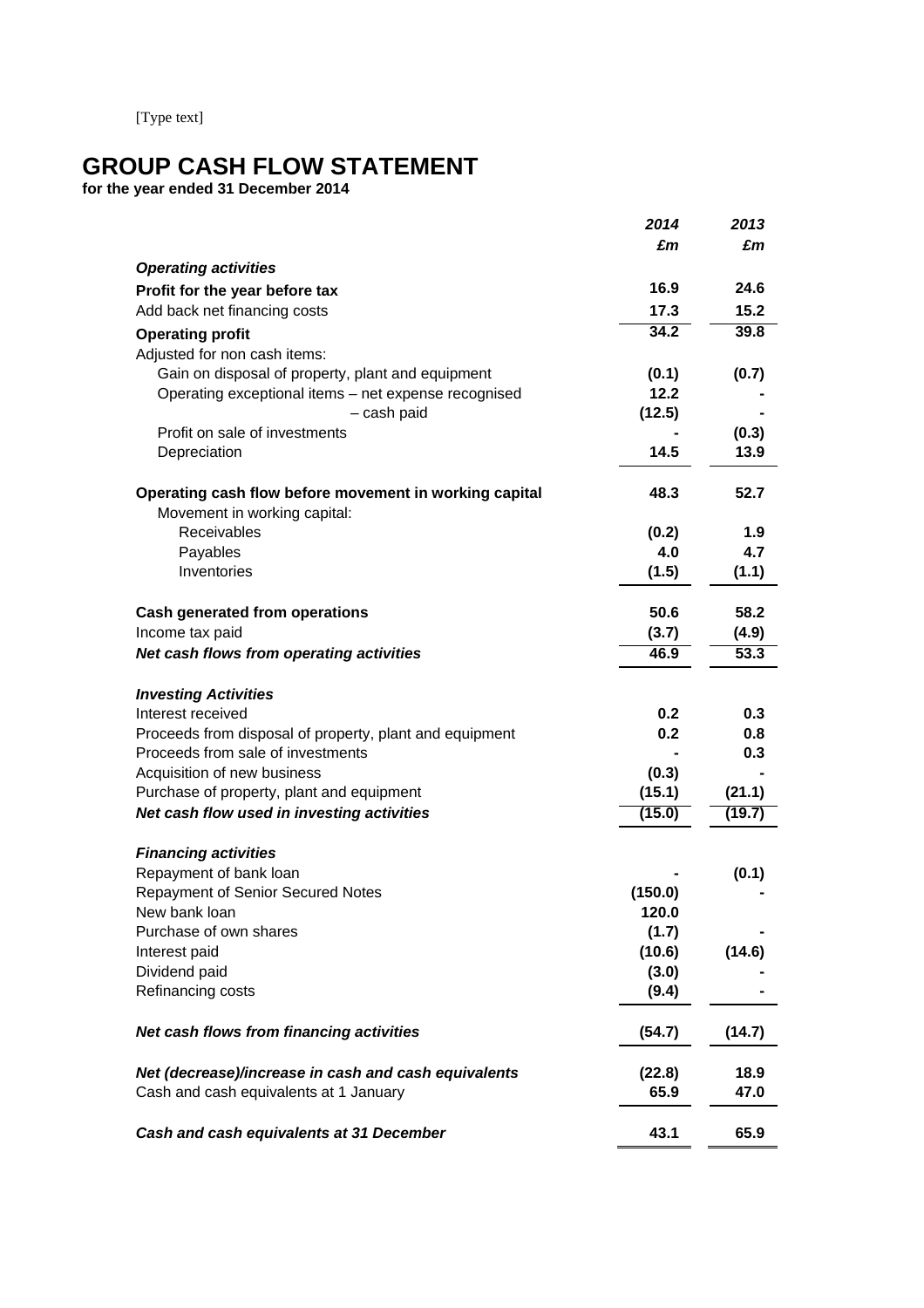# **NOTES TO THE GROUP FINANCIAL STATEMENTS**

## **as at 31 December 2014**

## **1. Basis of preparation**

The preliminary results for the year ended 31 December 2014 have been prepared in accordance with the recognition and measurement requirements of International Financial Reporting Standards ("IFRS") as endorsed by the European Union regulations as they apply to the financial statements of the Group for the year ended 31 December 2014. Whilst the financial information included in this preliminary announcement has been computed in accordance with the recognition and measurement requirements of IFRS, this announcement does not itself contain sufficient information to comply with IFRS. The accounting policies adopted are consistent with those of the previous year.

The financial information set out in this announcement does not constitute the statutory accounts for the Group within the meaning of Section 435 of the Companies Act 2006. The statutory accounts for the year ended 31 December 2013 have been filed with the Registrar of Companies. The statutory accounts for the year ended 31 December 2014 will be filed in due course. The auditors' report on these accounts was not qualified or modified and did not contain any statement under sections 498(2) or (3) of the Companies Act 2006 or any preceding legislation.

# *2***. Segment information**

The Group has three reporting segments - Residential Piping Systems (all UK by origin), Commercial and Infrastructure Piping Systems – UK and Commercial and Infrastructure Piping Systems - Mainland Europe.

|                               | 2014           |                                   |                | 2013                              |
|-------------------------------|----------------|-----------------------------------|----------------|-----------------------------------|
|                               | <b>Revenue</b> | <b>Operating</b><br><b>Profit</b> | <b>Revenue</b> | <b>Operating</b><br><b>Profit</b> |
|                               | £m             | £m                                | £m             | £m                                |
| <b>Residential Piping</b>     |                |                                   |                |                                   |
| <b>Systems</b>                | 173.3          | 28.4                              | 158.7          | 26.0                              |
| <b>Commercial &amp;</b>       |                |                                   |                |                                   |
| <b>Infrastructure</b>         |                |                                   |                |                                   |
| <b>Piping Systems</b>         |                |                                   |                |                                   |
| - UK                          | 111.1          | 17.0                              | 94.3           | 12.4                              |
| - Mainland Europe             | 53.9           | 0.9                               | 58.3           | 1.3                               |
|                               | 165.0          | 17.9                              | 152.6          | 13.7                              |
| Inter segment sales           | (11.3)         |                                   | (10.5)         |                                   |
| Group Revenue /               |                |                                   |                |                                   |
| <b>Operating Profit</b>       | 327.0          | 46.3                              | 300.8          | 39.7                              |
| Operating                     |                |                                   |                |                                   |
| exceptional items             |                | (12.1)                            |                | 0.1                               |
| Net finance costs             |                | (17.3)                            |                | (15.2)                            |
| Profit before taxation        |                | 16.9                              |                | 24.6                              |
| <b>Geographical analysis</b>  |                |                                   |                |                                   |
| <b>Revenue by destination</b> |                |                                   | 2014<br>£m     | 2013<br>£m                        |
| UK                            |                |                                   | 253.3          | 226.2                             |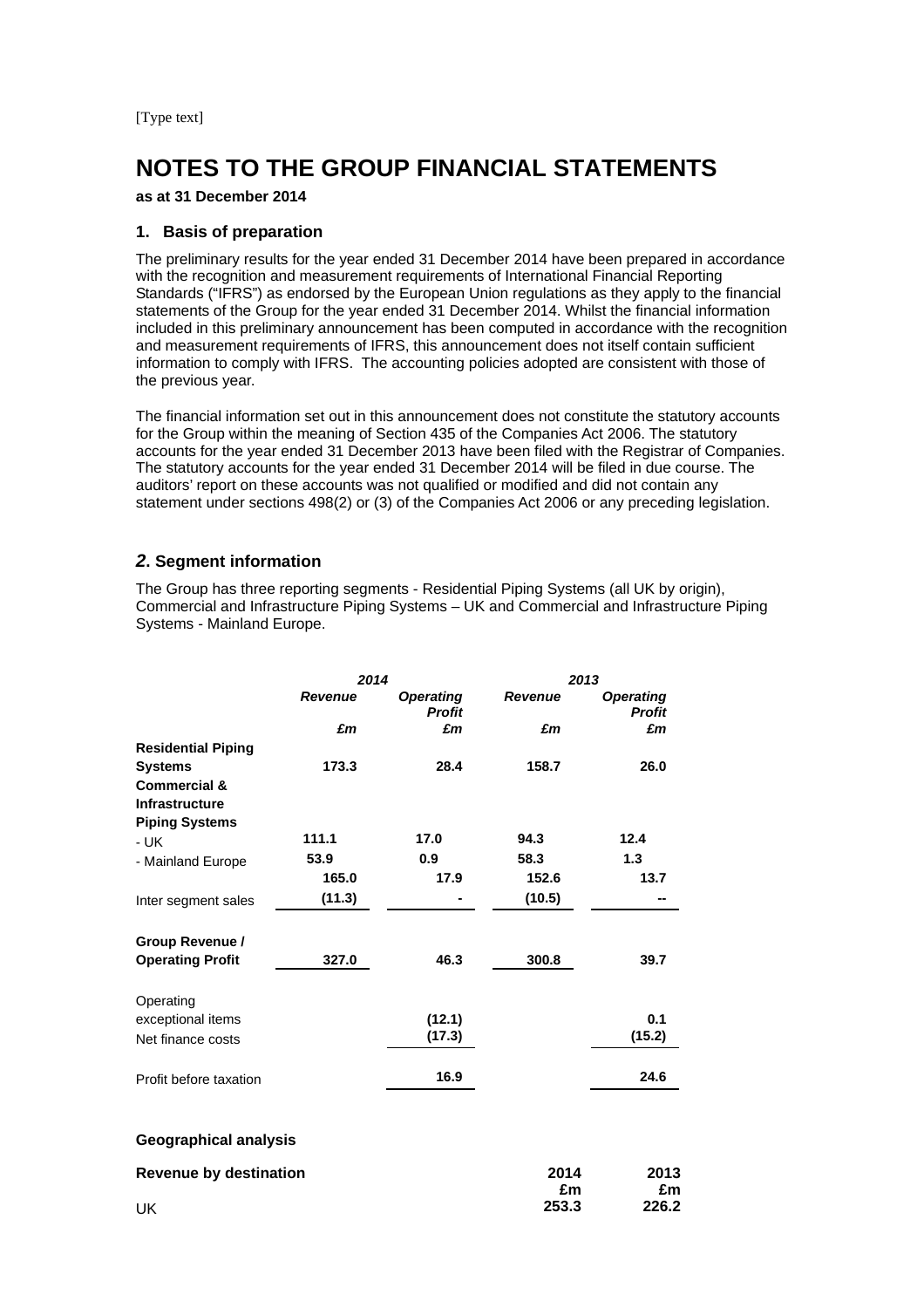| Rest of Europe<br><b>Rest of World</b><br><b>Total Group</b>               | 56.9<br>16.8<br>327.0  | 61.3<br>13.3<br>300.8 |
|----------------------------------------------------------------------------|------------------------|-----------------------|
| 3. Operating exceptional Items                                             |                        |                       |
| Operating exceptional items comprised:                                     | 2014<br>$\mathbf{f}$ m | 2013<br>£m            |
| Listing costs                                                              | 12.2                   |                       |
| Restructuring costs                                                        |                        | 0.7                   |
| Aborted acquisition costs                                                  |                        | 0.2                   |
| Profit on sale of investments                                              | (0.1)                  | (0.3)<br>(0.7)        |
| Profit on sale of property, plant and equipment<br>Total charge / (credit) | 12.1                   | (0.1)                 |
| <b>4. Finance Costs</b>                                                    |                        |                       |
|                                                                            | 2014                   | 2013                  |
| Interest on Senior Secured Notes                                           | £m<br>5.5              | £m<br>14.2            |
| Interest on Bank loan                                                      | 2.4                    |                       |
| Debt issue cost amortisation                                               | 0.6                    | 1.1                   |
| Bank interest and other finance charges                                    | 0.4                    | 0.2                   |
| <b>Finance costs</b>                                                       | 8.9                    | 15.5                  |
|                                                                            |                        |                       |

Debt issue cost amortisation includes a charge of £0.4m in respect of facilities that were refinanced during 2014. The remaining unamortised amount in respect of refinanced facilities at the point of refinancing (£1.4m) was written off within exceptional finance costs as set out below.

|                                           | 2014 | 2013           |
|-------------------------------------------|------|----------------|
|                                           | £m   | £m             |
| Senior Secured Notes early settlement fee | 7.2  | $\blacksquare$ |
| Write off of unamortised debt issue costs | 1.4  | $\blacksquare$ |
| <b>Exceptional finance costs</b>          | 8.6  |                |

Refinancing costs paid during 2014 amounted to £9.4m being the early settlement fee on the Senior Secured Notes of £7.2m and £2.2m of debt issue costs relating to the new banking facilities.

## **5. Taxation**

#### *(a) Tax charged in the income statement*

|                                      | 2014<br>£m | 2013<br>£m     |
|--------------------------------------|------------|----------------|
| Current income tax:                  |            |                |
| UK corporation tax                   | 3.7        | 4.3            |
| Overseas tax                         |            | 0.1            |
| Current income tax charge            | 3.7        | 4.4            |
| Adjustment in respect of prior years | (0.4)      | $\blacksquare$ |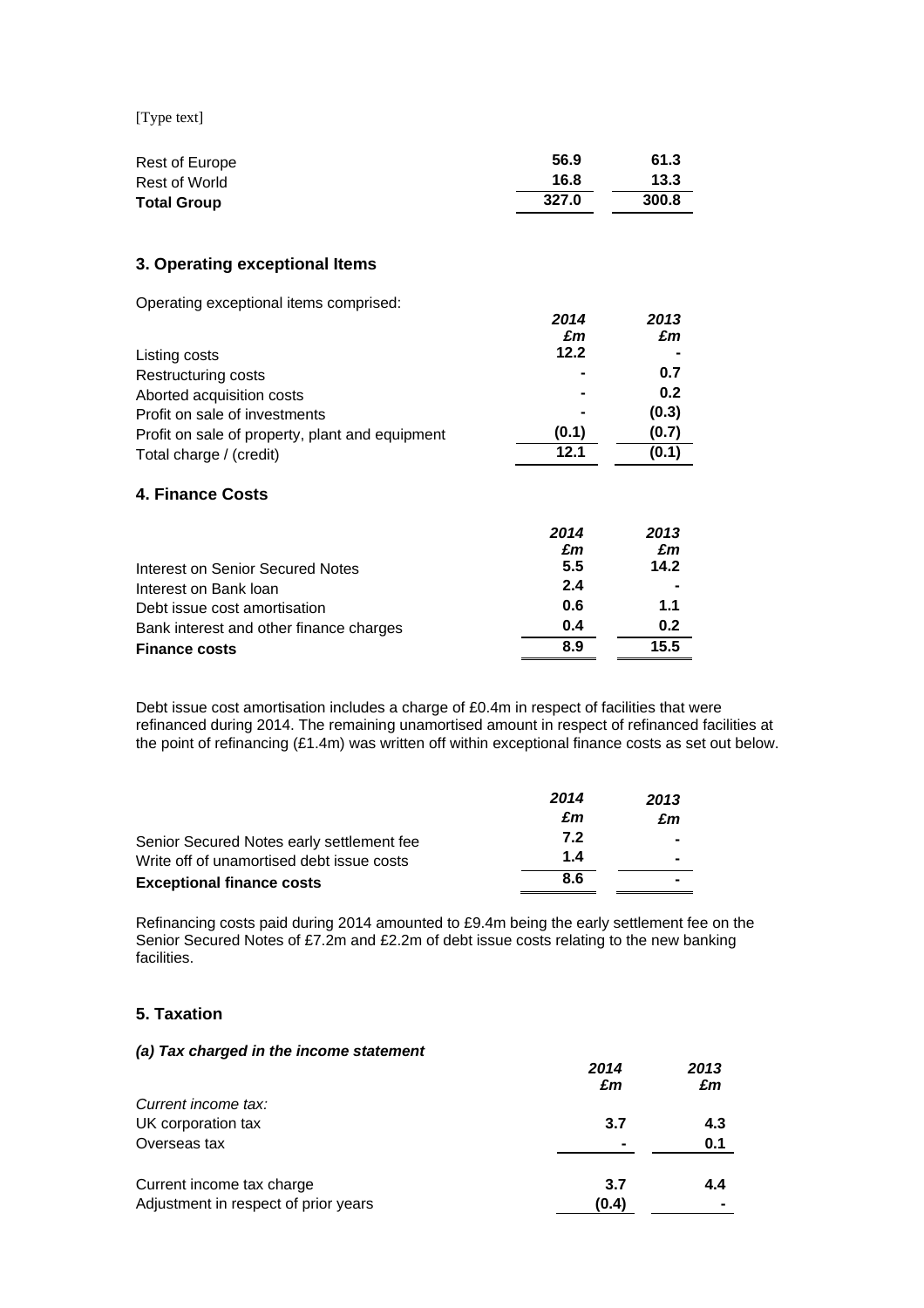| Total current income tax                          | 3.3   | 4.4   |
|---------------------------------------------------|-------|-------|
| Deferred tax:                                     |       |       |
| Origination and reversal of temporary differences | (0.1) | 0.5   |
| Effect of changes in tax rates                    |       | (0.3) |
| Overseas taxation                                 | (0.2) |       |
| <b>Total deferred tax</b>                         | (0.3) | 0.2   |
| Tax expense in the income statement               | 3.0   | 4.6   |

#### *(b) Reconciliation of the total tax charge*

A reconciliation between the tax expense and the product of accounting profit multiplied by the United Kingdom's standard tax rate for the years ended 31 December 2014 and 2013 is as follows:

|                                                                | 2014<br>£m | 2013<br>£m |
|----------------------------------------------------------------|------------|------------|
| Accounting profit before tax                                   | 16.9       | 24.6       |
| Accounting profit multiplied by the UK standard rate of tax of |            |            |
| 21.49% (2013: 23.25%)                                          | 3.6        | 5.7        |
| Expenses not deductible for corporation tax                    | 4.5        | 0.6        |
| Non-taxable income                                             | (1.8)      | (0.4)      |
| Utilisation of tax losses                                      | (2.5)      | (1.3)      |
| Adjustments in respect of current income tax of previous years | (0.4)      |            |
| Deferred tax not previously recognised                         |            | 0.1        |
| Effects of chargeable gains                                    |            | 0.2        |
| Effects of changes in tax rate                                 | (0.4)      | (0.3)      |
| Total tax expense reported in the income statement             | 3.0        | 4.6        |

The effective rate for the full year is 17.8%. If the impact of exceptional costs is excluded, the underlying tax rate would be 14.3%.

## **6. Earnings per ordinary share**

Basic earnings per share amounts are calculated by dividing profit for the year attributable to ordinary equity holders of the parent by the weighted average number of ordinary shares outstanding during the year. The diluted earnings per share amounts are calculated by dividing profit for the year attributable to ordinary equity holders of the parent by the weighted average number of ordinary shares outstanding during the year plus the weighted average number of ordinary shares that would be issued on the conversion of all the dilutive potential ordinary shares into ordinary shares.

The calculation of the basic and diluted earnings per share is based on the following: